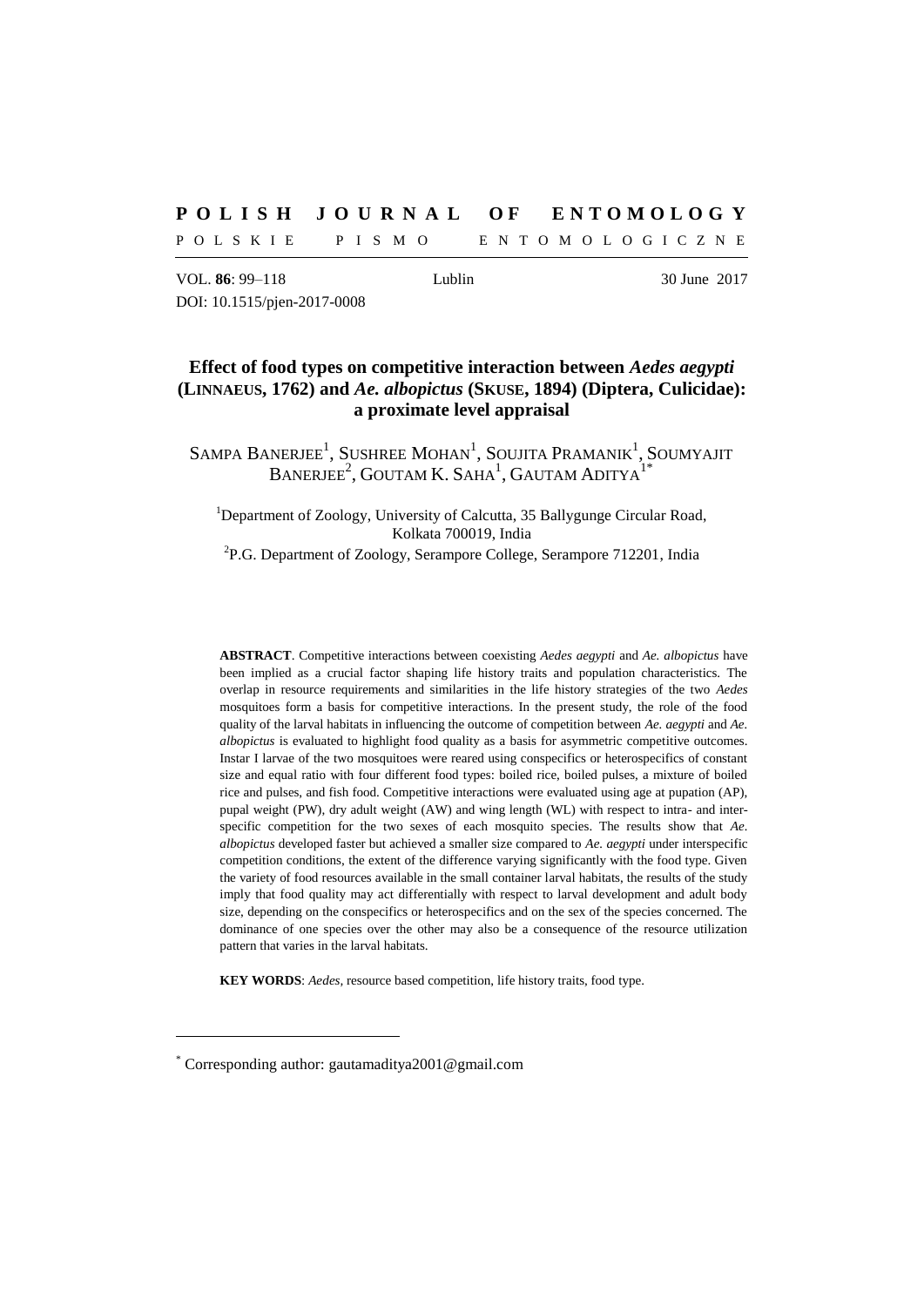## INTRODUCTION

The coexistence of the dengue vectors *Aedes aegypti* (LINNAEUS, 1762) and *Ae. albopictus* (SKUSE, 1894) (Diptera: Culicidae) in different larval habitats has been reported from various geographical locations (O'MEARA et al. 1995, BRAKS et al. 2004, JULIANO et al. 2004, REY et al. 2006, KAMGANG et al. 2010). The similarities in life history strategies and the resources required for larval development result in an overlap of spatial occupancy in available larval habitats by both mosquito species (MERRITT et al. 1992, O'MEARA et al. 1995, WALKER et al. 1996, JULIANO et al. 2002, 2004). Consequently, developing larvae of *Ae. aegypti* and *Ae. albopictus* may compete for resources, the outcome of which may vary with the relative abundance of the two species in the larval habitats (AGNEW et al. 2002, ARRIVILLAGA & BARRERA 2004, BÉDHOMME et al. 2005, LEGROS et al. 2009, REISKIND & LOUNIBOS 2009, ALTO et al. 2015). In addition to numerical abundance, environmental factors like temperature (LOUNIBOS et al. 2002, KIRBY & LINDSAY 2009, WESTBROOK et al. 2010, COURET et al. 2014, EWING et al. 2016) and food resources (RENSHAW et al. 1994, ARRIVILLAGA & BARRERA 2004) influence the outcome of larval development. The outcome of both interspecific and intraspecific competition influences the population dynamics of both these mosquito species, as is evident from different laboratory and field studies (AGNEW et al. 2002, GAVOTTE et al. 2009, GILLES et al. 2011). Competitive effects can be evaluated through variations in life history traits like pupal weight, adult weight and wing length (AGNEW et al. 2002, JULIANO 2009, 2010). The life history traits in mosquitoes are determined by the larval feeding characteristics, which in turn depend on the resources available in their habitats. Resource-based competitive interactions have been studied in different forms, which has led to the concept of context-dependent competition between mosquitoes, especially between *Ae. aegypti* and *Ae. albopictus* (JULIANO 2009). Assessment of variations in life history traits is a feasible way of accounting for competitive interactions within and between mosquito species.

Competitive interactions vary with the strains and origin of the mosquitoes and the local conditions that define the population. For instance, both mosquito species are observed in household waste containers that may carry organic residues of diverse origin, particularly as regards food and beverages (VEZZANI & SCHWEIGMANN 2002). In conditions where resources are abundant, differences in their quality may have consequences for the tempo of larval development, inclusive of the preference for a resource by one or other of the mosquito species. Whereas earlier studies mostly described the effects of resource quantity on competitive interactions, few dealt with the quality of the resources available. Plantbased detritus provides *Ae. albopictus* with a competitive advantage over *Ae. aegypti* (JULIANO 1998, BRAKS et al. 2004), which is reduced by the presence of animal carcasses (DAUGHERTY et al. 2000). There is evidence suggesting that animal-based resources favour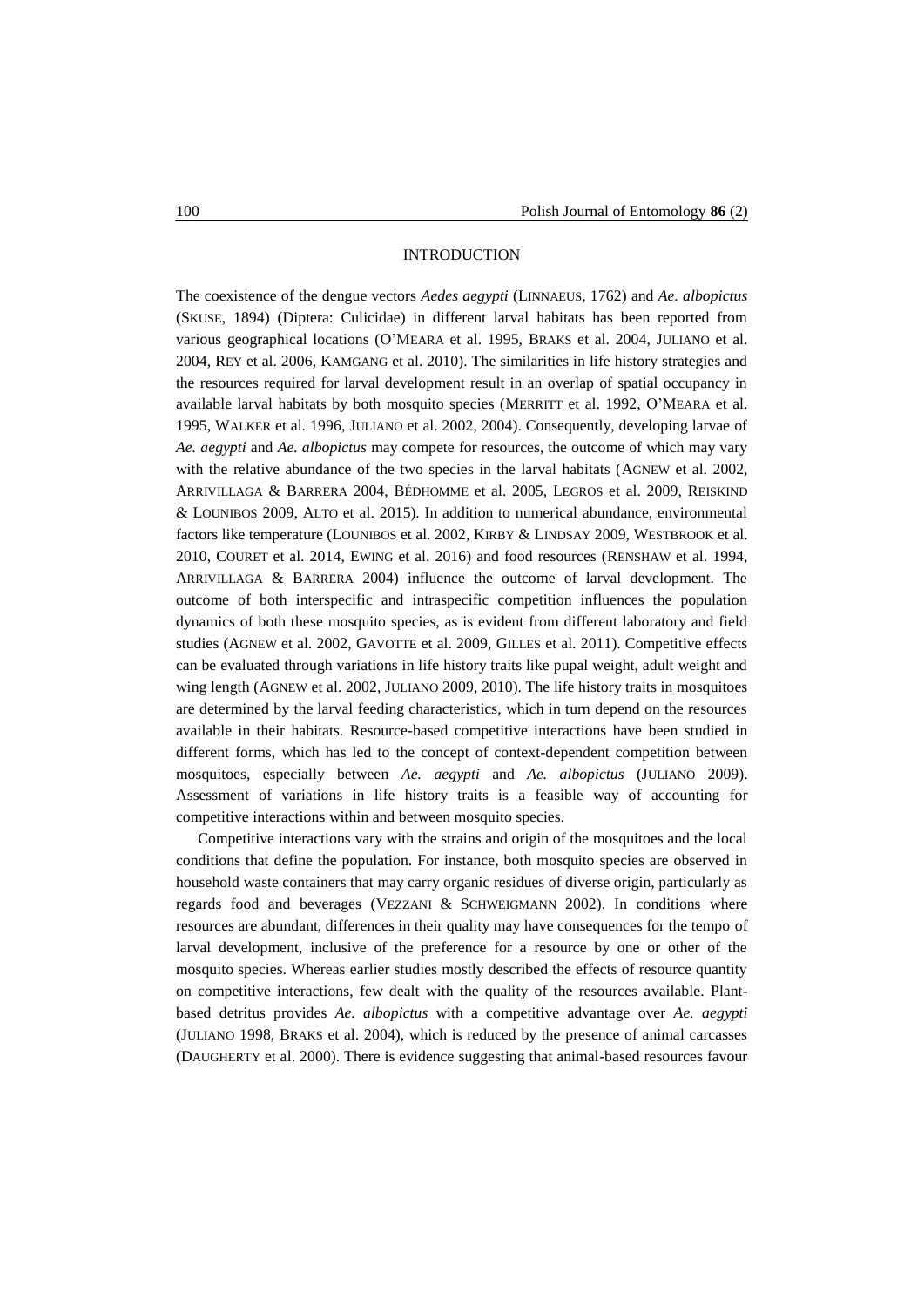*Ae. aegypti* (MOORE & FISHER 1969), whereas plant-based resources favour *Ae. albopictus* (BARRERA 1996, MURRELL & JULIANO 2008): consequently, the competitive interaction between the two mosquito species can be described as context-dependent (JULIANO 2009). The diversity of larval habitats and resources present therein supports the hypothesis of context-dependent competitive interactions between the two congeneric mosquito species. In Kolkata, India, the diversity of larval habitats of *Aedes* MEIGEN, 1818 mosquitoes suggests the presence of a varied type of resources in them, which can influence the outcome of competition in developing larva (BANERJEE et al. 2013b, 2015a). Pupal productivity from the larval habitats of Kolkata indicates that both species occupy them, although the relative density varies considerably (MOHAN et al. 2014). A study was therefore conducted using larval food types as an explanatory factor for the outcome of inter- and intraspecific competition between *Ae. aegypti* and *Ae. albopictus* in Kolkata, India. The experimental design employed in the present study would enable an assessment of the resource quality dependent variations in the competitive interactions in the two *Aedes*  mosquitoes. While reduction in larval habitats has been highlighted in the past, the consequences of varying resource quality on larval development and population fitness level have remained unexplored. Body size and various other life history traits are crucial measures for predicting the disease transmission potential of mosquitoes. Thus, an evaluation of life history trait related variations arising out of the competition linked to resource quality variations would help to understand population level variations in *Aedes*  mosquitoes with greater clarity.

# MATERIAL AND METHODS

#### **Laboratory rearing and experimental design**

Laboratory culture was initiated following the collection of the immature stages of the two mosquito species (*Ae. aegypti* and *Ae. albopictus*) from different larval habitats in selected sites of urban and suburban Kolkata (BANERJEE et al. 2013a, 2013b, 2015b). Field collected immatures were treated as the P-generation, which were reared to obtain the  $F_2$ generation 0 day old  $( $6 \text{ hr}$ ) instar I larvae (AMBRUSTER & HUTCHINSON 2002) to initiate$ the experiment. From the general collection of P-generation immatures, individual pupae were placed in vials and, upon emergence as adult mosquitoes (P-generation), the species were identified and then segregated. The adults (P-generation) of *Ae. aegypti* and *Ae. albopictus* were reared separately in wooden cages with the provision of 20% sucrose solution on the first and third days and blood fed on the second and fourth days post emergence. The rearing procedure for the two mosquitoes complied strictly with the synchronized hatching of eggs, and the emerging instar I larvae  $(F_1 \text{ generation})$  were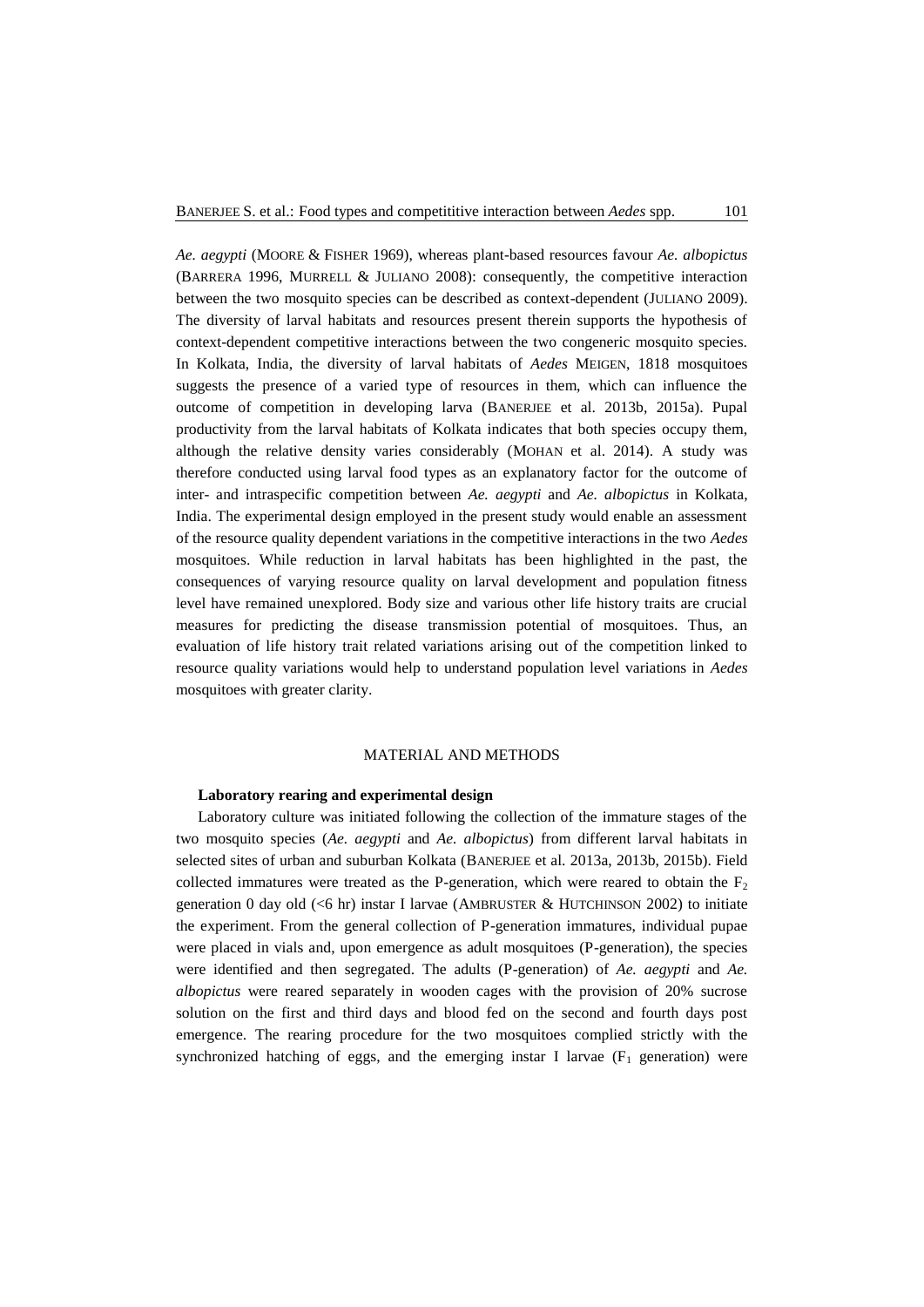transferred immediately after hatching to plastic containers (100 ml, Tarson® specimen container, India) containing 75 ml of deionised water and tap water (1:1 ratio) and placed inside a wooden mosquito cage. In each container, fish food (Tokyu® , Japan) was provided *ad libitum* and the water was changed daily. The relative humidity was maintained above 80% by placing a water-filled tub below the wooden mosquito cage. The temperature remained between 25 and 27°C under laboratory conditions during the monsoon period (July to September 2013). Following emergence of the  $F_1$ -generation adults, the mosquitoes were fed with 20% sucrose solution, and then blood at the end of the third and fifth days post emergence. The mosquito cages were provided with oviposition substrates with either moist tissue paper in a Petri dish or a small specimen container filled with aged tap water. The culture was maintained for the two species *Ae. aegypti* and *Ae. albopictus* separately following their initial separation from the F1-generation adults. Monitoring of the containers with eggs was continued to obtain the desired larval stages of both species.

In order to assess the competitive interactions, the  $F_2$  generation 0 day old (<6 hr) instar I larva were reared under three different species ratios with four different food types being supplied. Maintaining a constant rearing density (20 individuals/100 ml water), the number of individual larvae of *Ae. aegypti* and *Ae. albopictus* was A) 20:0 (Intraspecific competition between *Ae. aegypti*), B) 10:10 (Interspecific competition between *Ae. aegypti* and *Ae. albopictus*) and C) 0:20 (Intraspecific competition between *Ae. albopictus*) per container. Four different types of food were provided: fish food (used as a balanced diet), Boiled Rice (rich in carbohydrate), boiled pulses (rich in protein) and both boiled rice and pulses (mixture of carbohydrate and protein) *ad libitum*. These 12 treatments (4 food types x 3 initial densities) were replicated 3 times, and appropriate monitoring was carried out for the rearing of the larvae under these experimental conditions. The temperature and relative humidity of the laboratory were also maintained at  $25 \pm 1$ °C and  $50 \pm 2$ % respectively.

The containers were monitored daily for pupation. Upon pupation the date of pupation was recorded (AP – Age at Pupation) and individual pupae were weighed (PW – Pupal Weight) to the nearest 0.1 mg using a pan balance  $(ADAM^{\circledast}, ADA 71/L, Adam\, Equation)$ UK). Then, the individual pupae were placed in small glass vials containing 5 ml of doubly distilled water, after which these were covered with fine cloth for eclosion. The vials were numbered serially with regard to the date of pupation and the respective initial density and food treatment. Following eclosion, the water was removed from the vials using a sterile syringe, and the sex (for both intraspecific and interspecific competition) and species (for interspecific competition) of the emerging adults were noted and recorded. After the natural death of the mosquitoes, the adult dry weight (AW – Adult Weight) was recorded to the nearest 0.1 mg (ADAM<sup>®</sup>, ADA 71/L, Adam Equipment, UK). The wings of the individual mosquitoes were removed and their lengths measured to the nearest 0.1 mm using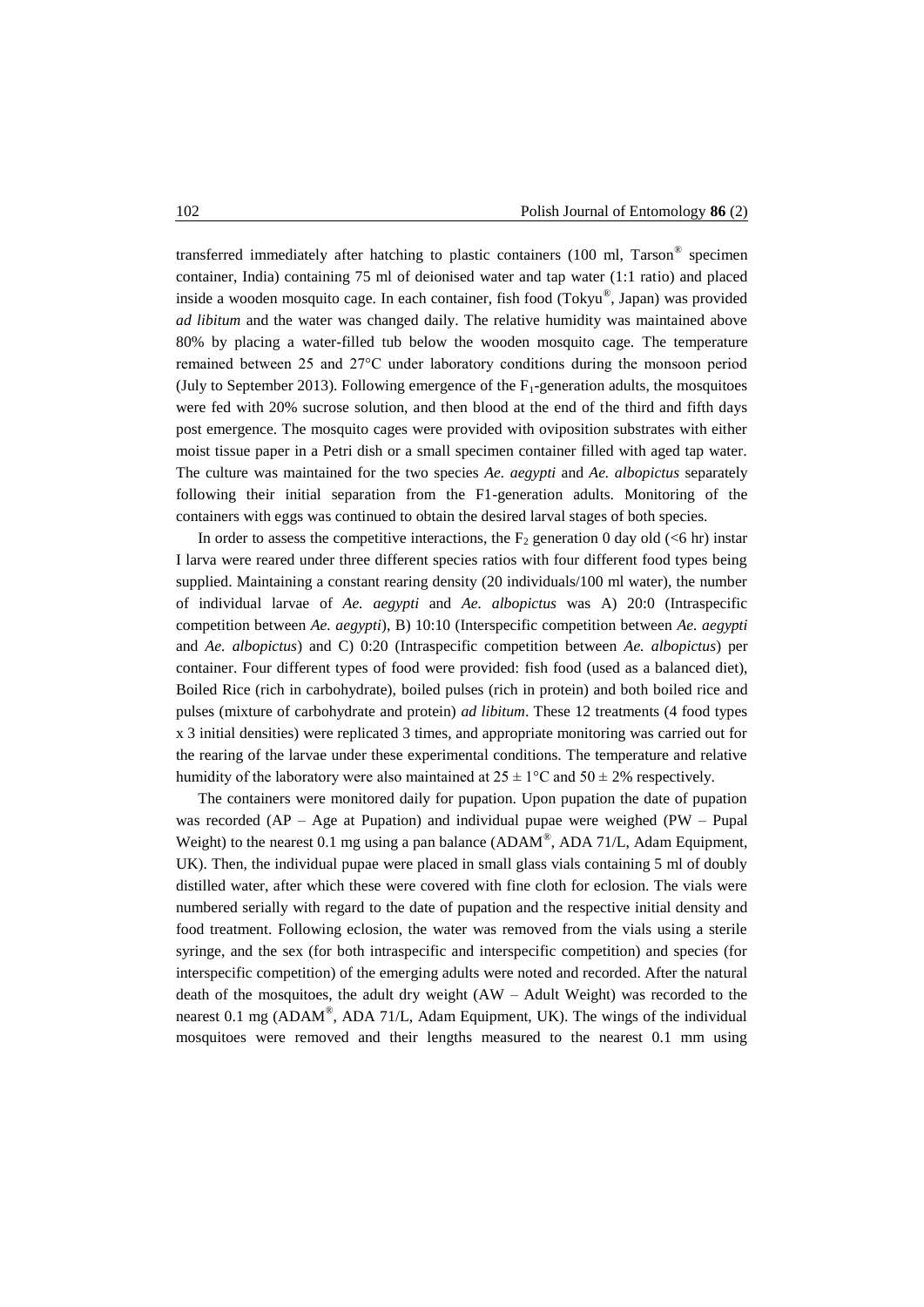a dissecting stereomicroscope (Olympus® SZX, Olympus Corporation, Tokyo, Japan) fitted with an ocular micrometer (Erma®, Japan). The experimental design is outlined in Fig. 1.



Fig. 1. Outline of the experimental design followed in the study. In all instances  $F_2$ generation 0-day old (<6h) instar I larvae were considered for the experiments.

#### **Statistical analysis**

In order to assess the effects of competition on life history traits (age at pupation  $- AP$ , in days; pupal weight – PW, in mg; adult body weight – AW, in mg; wing length – WL, in mm), the food types, sexes, and types of competition regarded as explanatory variables and a logistic regression complying with the binomial generalized linear model with logit link was employed to comment on the variations in the life history traits of the two *Aedes* mosquitoes. In the logistic regression, a particular life history trait (response variable) was assumed to follow a binomial (n, p) distribution with n replicates (sampling efforts) for each treatment level (the levels of the explanatory variables; Food type  $-4$ , sex  $-2$  and competition  $-2$ ). The linear combination of the explanatory variables was represented by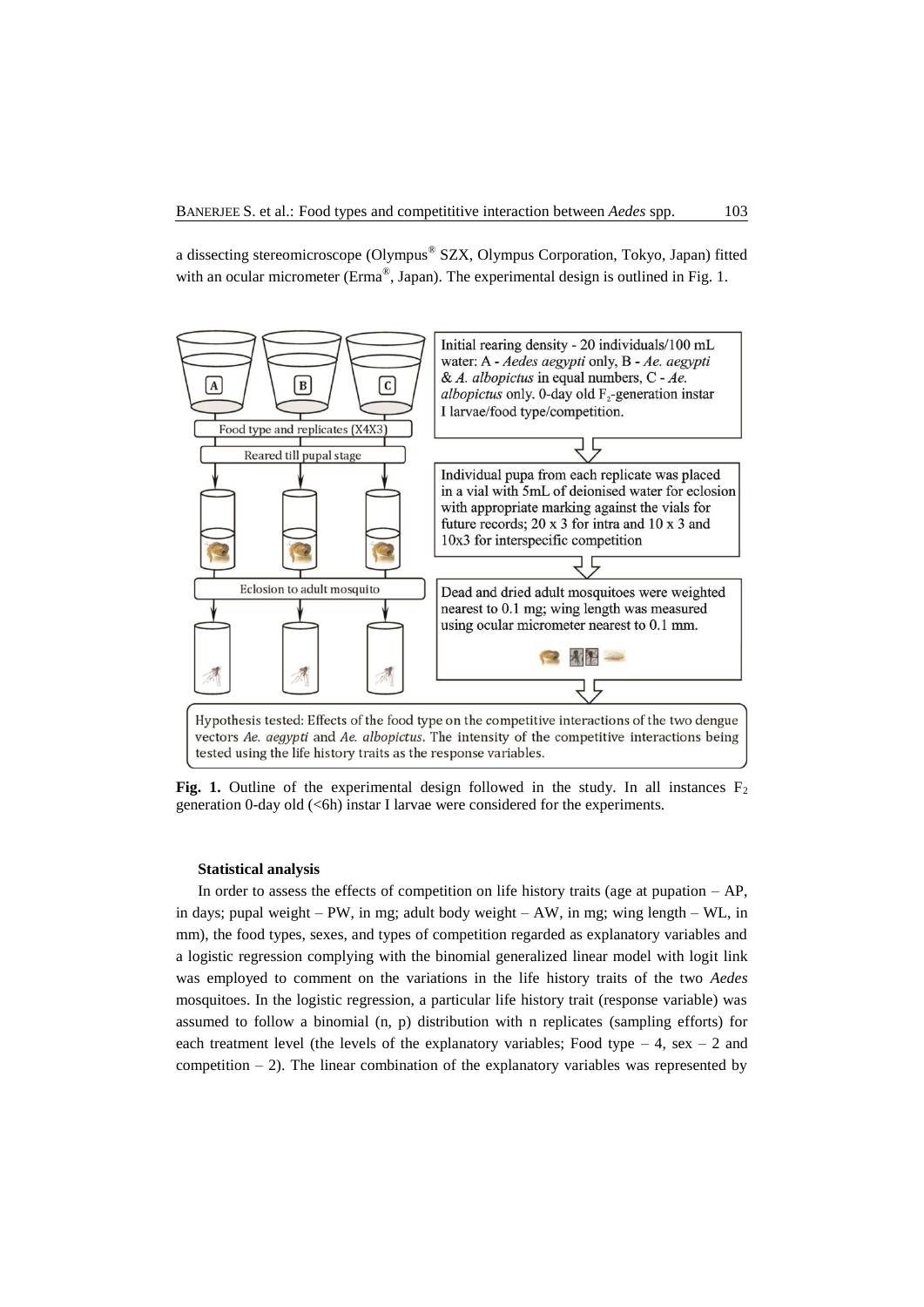the probability parameter p. A weighted binary function with logit link was employed and the parameters were estimated by maximum likelihood using XLSTAT software (ADDINSOFT 2010). The equation is represented as life history trait (y) =  $1/(1+\exp(-\tan^{-1}\theta))$  $+b_1x_1 - b_2x_2 - b_3x_3$ )), where  $x_1$  is food type,  $x_2$  is competition,  $x_3$  is sex. The Chi square value (Wald's Chi-square) was used to deduce the significance of the estimated parameters of the model.

The analysis was extended with univariate ANOVA using food types, sex and competition type as the explanatory variables against each of the life history traits for each species. Thus, four separate ANOVAs were conducted to deduce the individual and interactive effects of the sources of variations (explanatory variables). The partial  $\eta^2$  values against each of the sources indicate the extent of the variations explained by a particular factor, either independently or as an interaction (ZAR 1999). The differences in life history traits between the two *Aedes* species reared using four different food types were assessed following DAUGHERTY et al. (2000) and the data compared using the Kruskal-Wallis test with multiple comparisons. The analysis was further extended using GLM Mixed model ANOVA, taking different food types and sex as explanatory variables and the differences in life history traits between *Ae. aegypti* and *Ae. albopictus* as response variables. The statistical analyses were performed following ZAR (1999) using XLSTAT (ADDINSOFT 2010).

#### RESULTS

The competitive interactions between *Ae. albopictus* and *Ae. aegypti* were evident as a result of rearing density and variation in food type. Life history traits like age at pupation (AP), pupal weight (PW), adult weight (AW) and wing length (WL) varied significantly between the two competitive interactions encountered during the larval stages (Fig. 2). In conspecific conditions, the differences in the life history traits were evident and comparable to the heterospecific conditions. The extent of competitive interactions varied with the food type, although the effects were similar in both species (Fig. 2). Although males emerged as adults faster than females, the females of both species performed better under both conspecific and heterospecific conditions with respect to the remaining traits (PW, AW and WL) (Fig. 2). The results of GLM depicted significant differences in AP, PW, AW and WL for both species as explained by the treatment factors, i.e. food type, density and sex. Wald's chi square values explained the significant contribution of explanatory variables to the response variables (Table 1).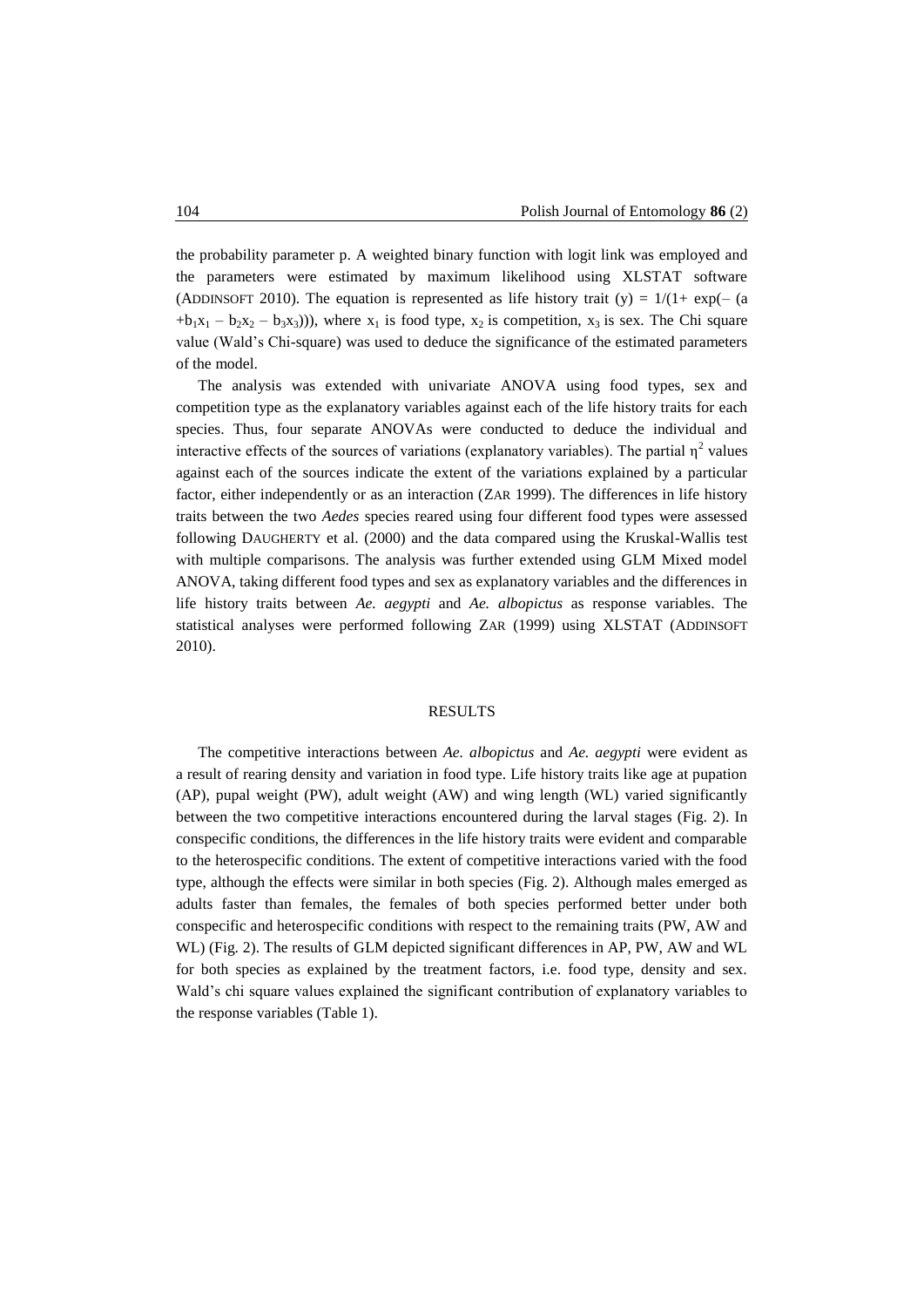

**Fig. 2.** Life history traits (AP – age at pupation in days; PW – pupal weight in mg; AW – adult weight in mg and WL – wing length in mm) of *Aedes aegypti and Ae. albopictus* reared with conspecifics (INTRA) or heterospecifics (INTER) using four different food types (FF – fish food; P – pulses;  $R + P$  – rice + pulse and R – only rice) at a constant density of 20 individuals / 100 mL. The data was taken on the basis of early (E) and late (L) emerging adults (based on the first and last 10 individuals).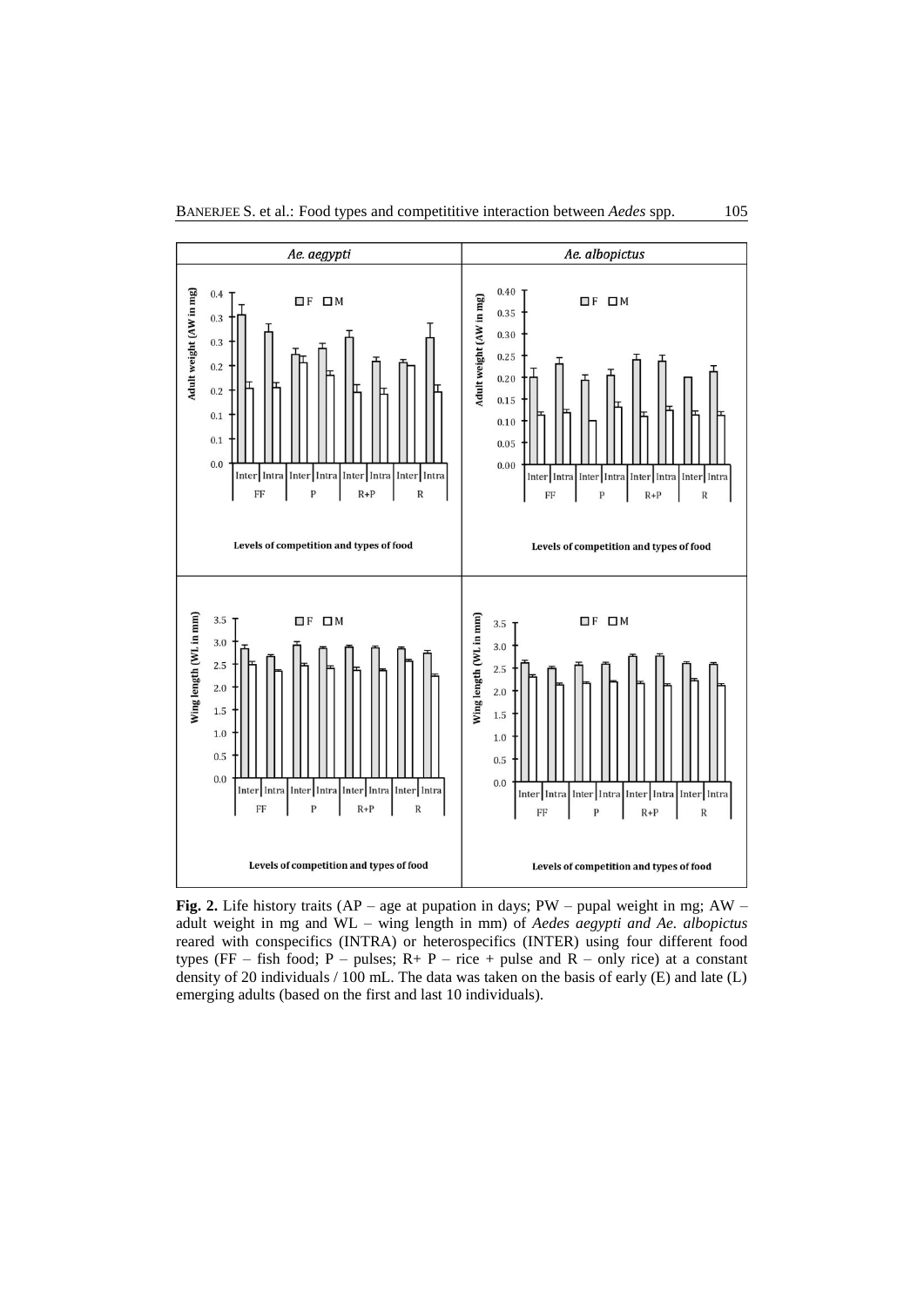

**Fig. 2.** Continued.

The results of univariate ANOVA show that for *Ae. aegypti* AP and PW varied significantly for all three explanatory variables, i.e. food type, competition level and sex, whereas the competition level had no significant effect on adult weight and food type had no significant effect on wing length in *Ae. aegypti*. Also, the interaction of the three explanatory variables had a significant effect on the response variables (Table 2). For *Ae. albopictus* AP varied significantly for all three explanatory variables as well as for all of their interactions. PW, AW and WL had a significant effect because of food variation and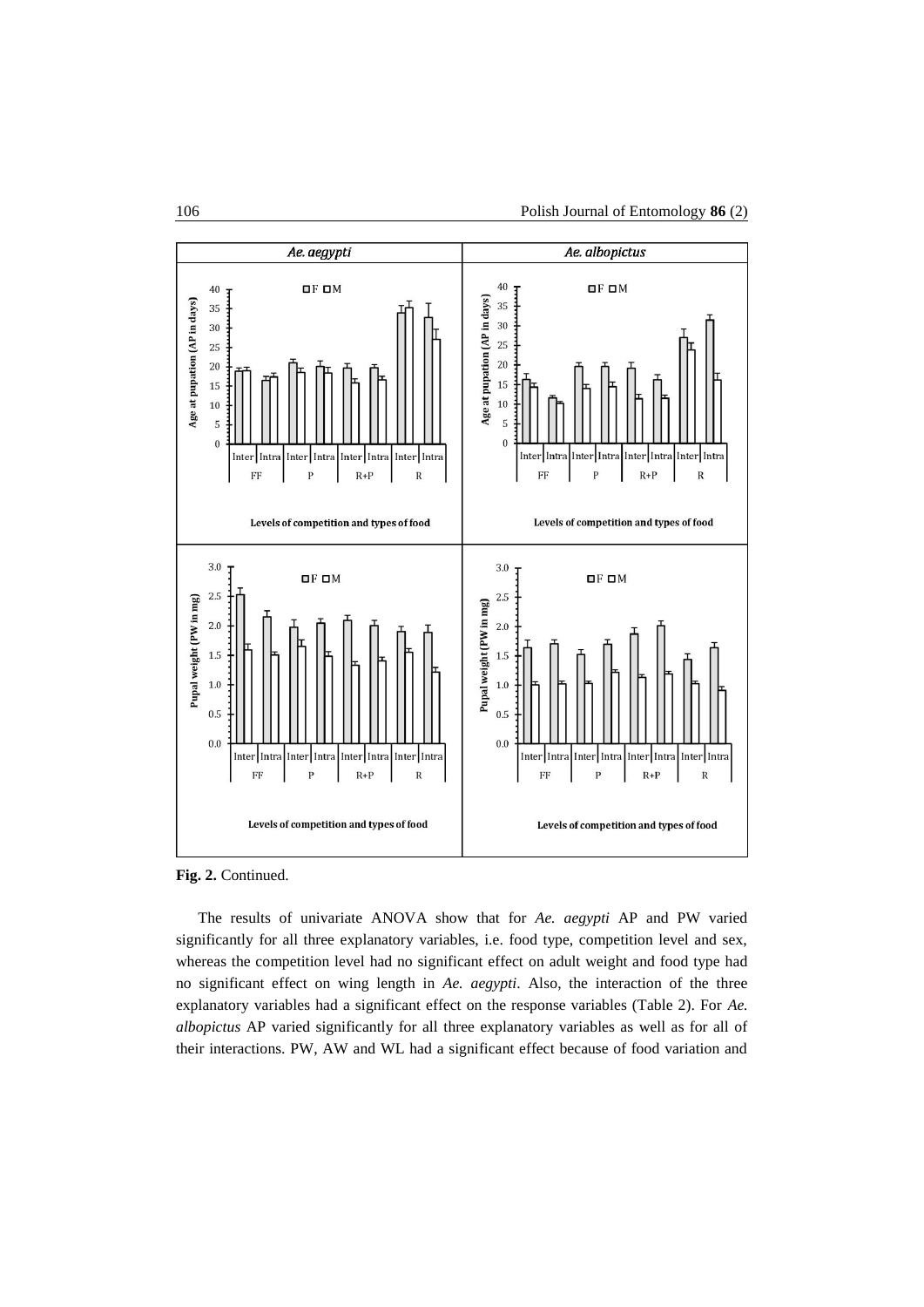| Table 1. The results of logistic regression (binomial generalized linear model with logit link) to deduce the effects of the |                         |
|------------------------------------------------------------------------------------------------------------------------------|-------------------------|
| treatment factors, i.e. the explanatory variables, on the life history traits of the two species of Aedes mosquitoes. The    |                         |
| regression equations are shown below along with the test of significance for the explanatory variables.                      |                         |
| <b>Aedes aegyptis</b>                                                                                                        | <b>Aedes albopictus</b> |

|               |                                                                           | Aedes aegyptis |          |                         |                              |           | Aedes albopictus |                                                                     |        |
|---------------|---------------------------------------------------------------------------|----------------|----------|-------------------------|------------------------------|-----------|------------------|---------------------------------------------------------------------|--------|
| Source        | Intercept                                                                 | Food           | Density  | Sex                     | Source                       | Intercept | Food             | Density                                                             | Sex    |
|               |                                                                           |                |          |                         | Age at pupation (AP in days) |           |                  |                                                                     |        |
| Value         | $-3,921$                                                                  | 0.155          | 0.288    | 0.172                   | Value                        | $-3.864$  | 0.109            | 0.344                                                               | 0.116  |
| SE            | 0.075                                                                     | 0.011          | 0.028    | 0.029                   | SE                           | 0.067     | 0.013            | 0.030                                                               | 0.030  |
| Wald y2       | 2736.423                                                                  | 182.545        | 103.338  | 34.996                  | Wald y2                      | 3373.340  | 70.249           | 131.449                                                             | 14.638 |
| $Pr > \chi^2$ | < 0.0001                                                                  | < 0.0001       | < 0.0001 | < 0.0001                | $Pr > \gamma2$               | < 0.0001  | < 0.0001         | < 0.0001                                                            | 0.000  |
|               |                                                                           |                |          |                         | Pupal weight (PW in mg)      |           |                  |                                                                     |        |
| Value         | $-3.832$                                                                  | 0.134          | 0.268    | 0.138                   | Value                        | $-3.907$  | 0.111            | 0.345                                                               | 0.132  |
| SE            | 0.237                                                                     | 0.037          | 0.094    | 0.097                   | SE                           | 0.219     | 0.041            | 0.104                                                               | 0.105  |
| Wald y2       | 262.472                                                                   | 13.297         | 8.208    | 2.023                   | Wald y2                      | 318.099   | 7.316            | 11.037                                                              | 1.596  |
| $Pr > \chi^2$ | < 0.0001                                                                  | 0.000          | 0.004    | 0.155                   | $Pr > \gamma2$               | < 0.0001  | 0.007            | 0.001                                                               | 0.207  |
|               |                                                                           |                |          | Adult weight (AW in mg) |                              |           |                  |                                                                     |        |
| Value         | $-3.759$                                                                  | 0.137          | 0.214    | 0.144                   | Value                        | $-3.830$  | 0.094            | 0.338                                                               | 0.097  |
| SE            | 0.668                                                                     | 0.108          | 0.271    | 0.282                   | SE                           | 0.610     | 0.116            | 0.297                                                               | 0.305  |
| Wald $\chi$ 2 | 31.698                                                                    | 1.619          | 0.623    | 0.263                   | Wald y2                      | 39.418    | 0.655            | 1.294                                                               | 0.101  |
| $Pr > \chi^2$ | < 0.0001                                                                  | 0.203          | 0.430    | 0.608                   | $Pr > \gamma2$               | < 0.0001  | 0.418            | 0.255                                                               | 0.751  |
|               |                                                                           |                |          |                         | Wing length (WL in mm)       |           |                  |                                                                     |        |
| Value         | $-3.883$                                                                  | 0.136          | 0.290    | 0.155                   | Value                        | $-3.900$  | 0.117            | 0.336                                                               | 0.128  |
| SE            | 0.199                                                                     | 0.031          | 0.078    | 0.080                   | 5E                           | 0.171     | 0.032            | 0.079                                                               | 0.078  |
| Wald $\chi$ 2 | 378.849                                                                   | 19.558         | 13.688   | 3.771                   | Wald y2                      | 521.959   | 13.574           | 18.240                                                              | 2.683  |
| $Pr > \chi^2$ | < 0.0001                                                                  | < 0.0001       | 0.000    | 0.052                   | Pr > γ2                      | < 0.0001  | 0.000            | < 0.0001                                                            | 0.101  |
|               | $AP = 1 / (1 + exp(-(3.92+0.15*Food+0.29*Density+0.17*sex)))$             |                |          |                         |                              |           |                  | $AP = 1 / (1 + exp(-(3.86 + 0.11*Food + 0.34*Density + 0.12*Sex)))$ |        |
|               | $PW = 1 / (1 + exp(-(3.83 + 0.13 * Food + 0.27 * Density + 0.14 * Sex)))$ |                |          |                         |                              |           |                  | $PW = 1 / (1 + exp(-(-3.91+0.11*Food+0.35*Density+0.13*Sex)))$      |        |
|               | $AV = 1 / (1 + exp(-(3.76+0.14*Food+0.21*Density+0.14*Sex)))$             |                |          |                         |                              |           |                  | AW = $1/(1 + \exp(-(3.83+0.09*Food+0.34*Density+0.10*Sex)))$        |        |
|               | $WL = 1 / (1 + exp(-(3.88 + 0.14 * Food + 0.29 * Density + 0.15 * Sex))$  |                |          |                         |                              |           |                  | $WL = 1 / (1 + exp(-(3.90+0.12*Food+0.34*Density+0.13*Sex)))$       |        |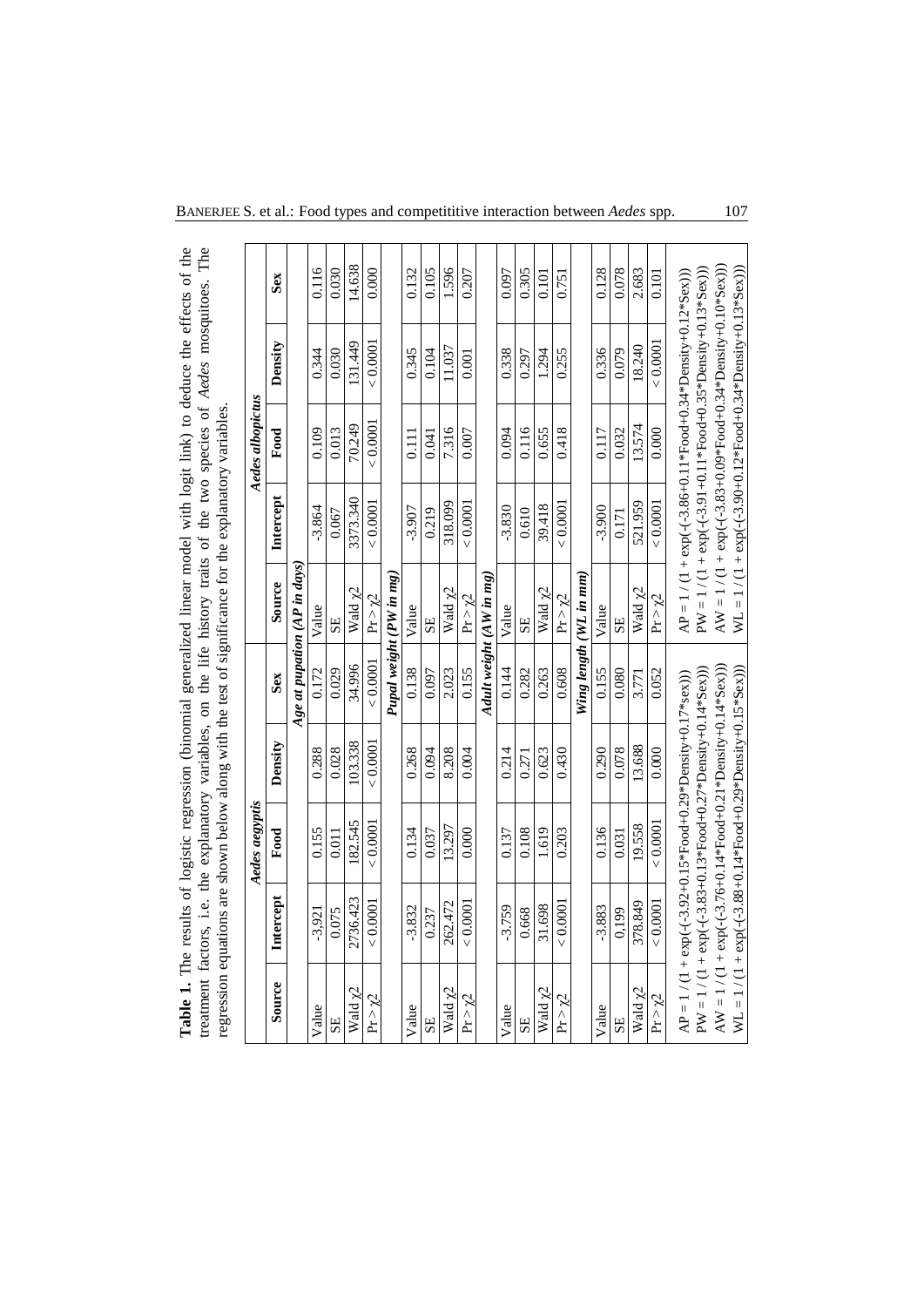**Table 2.** The results of the univariate ANOVA using the food types, competition level and sex of the adults of both the species *Aedes aegypti* and *Ae. albopictus* as explanatory variables against the four life history traits AP, PW, AW, and WL as response variables. The values in bold indicate significant differences at P < 0.05 level. MS – Mean Square.

| <b>Variable</b>   | Aedes aegypti  |                          |        | <b>Aedes abopictus</b> |           |         |  |  |  |
|-------------------|----------------|--------------------------|--------|------------------------|-----------|---------|--|--|--|
|                   | df             | <b>MS</b>                | F      | df                     | <b>MS</b> | F       |  |  |  |
| Age of pupation   |                |                          |        |                        |           |         |  |  |  |
| Food              | 3              | 1723.416                 | 56.770 | 3                      | 1336.646  | 54.947  |  |  |  |
| Comp              | $\mathbf{1}$   | 155.226                  | 5.113  | $\mathbf{1}$           | 302.833   | 12.449  |  |  |  |
| Sex               | $\mathbf{1}$   | 178.881                  | 5.892  | $\mathbf{1}$           | 1844.569  | 75.826  |  |  |  |
| Food * Comp       | $\overline{3}$ | 52.215                   | 1.720  | 3                      | 74.417    | 3.0591  |  |  |  |
| Food * Sex        | $\overline{3}$ | 56.071                   | 1.847  | 3                      | 149.591   | 6.1494  |  |  |  |
| Comp * Sex        | $\mathbf{1}$   | 18.355                   | 0.605  | $\mathbf{1}$           | 99.546    | 4.0921  |  |  |  |
| Food * Comp * Sex | 3              | 32.830                   | 1.081  | 3                      | 123.293   | 5.0683  |  |  |  |
| Error             | 263            | 30.360                   |        | 284                    | 24.326    |         |  |  |  |
|                   |                | <b>Pupal Weight (PW)</b> |        |                        |           |         |  |  |  |
| Food              | 3              | 1.085                    | 6.977  | 3                      | 1.342     | 12.198  |  |  |  |
| Comp              | $\mathbf{1}$   | 0.713                    | 4.582  | $\mathbf{1}$           | 0.290     | 2.639   |  |  |  |
| Sex               | $\mathbf{1}$   | 19.726                   | 126.9  | $\mathbf{1}$           | 24.892    | 226.281 |  |  |  |
| Food * Comp       | 3              | 0.205                    | 1.321  | $\overline{3}$         | 0.101     | 0.921   |  |  |  |
| Food * Sex        | 3              | 0.442                    | 2.841  | 3                      | 0.295     | 2.684   |  |  |  |
| Comp * Sex        | $\mathbf{1}$   | 0.009                    | 0.056  | $\mathbf{1}$           | 0.162     | 1.476   |  |  |  |
| Food * Comp * Sex | 3              | 0.329                    | 2.116  | 3                      | 0.065     | 0.593   |  |  |  |
| Error             | 263            | 0.156                    |        | 284                    | 0.110     |         |  |  |  |
| Adult weight (AW) |                |                          |        |                        |           |         |  |  |  |
| Food              | 3              | 0.013                    | 3.528  | 3                      | 0.009     | 2.868   |  |  |  |
| Comp              | $\mathbf{1}$   | 0.009                    | 2.375  | $\mathbf{1}$           | 0.006     | 1.824   |  |  |  |
| Sex               | 1              | 0.339                    | 88.57  | 1                      | 0.608     | 187.601 |  |  |  |
| Food * Comp       | 3              | 0.002                    | 0.416  | 3                      | 0.003     | 0.857   |  |  |  |
| Food * Sex        | $\overline{3}$ | 0.033                    | 8.517  | $\overline{3}$         | 0.003     | 1.025   |  |  |  |
| Comp * Sex        | 1              | 0.003                    | 0.835  | $\mathbf{1}$           | 0.000     | 0.039   |  |  |  |
| Food * Comp * Sex | $\overline{3}$ | 0.014                    | 3.678  | 3                      | 0.002     | 0.588   |  |  |  |
| Error             | 263            | 0.004                    |        | 284                    | 0.003     |         |  |  |  |
| Wing length (WL)  |                |                          |        |                        |           |         |  |  |  |
| Food              | 3              | 0.081                    | 1.436  | 3                      | 1.342     | 12.198  |  |  |  |
| Comp              | $\mathbf{1}$   | 0.674                    | 11.97  | $\mathbf{1}$           | 0.29      | 2.639   |  |  |  |
| Sex               | $\mathbf{1}$   | 9.351                    | 166.2  | $\mathbf{1}$           | 24.892    | 226.281 |  |  |  |
| Food * Comp       | 3              | 0.116                    | 2.068  | 3                      | 0.101     | 0.921   |  |  |  |
| Food * Sex        | 3              | 0.117                    | 2.084  | 3                      | 0.295     | 2.684   |  |  |  |
| Comp * Sex        | $\mathbf{1}$   | 0.008                    | 0.144  | 1                      | 0.162     | 1.476   |  |  |  |
| Food * Comp * Sex | 3              | 0.031                    | 0.543  | 3                      | 0.065     | 0.593   |  |  |  |
| Error             | 263            | 0.056                    |        | 284                    | 0.11      |         |  |  |  |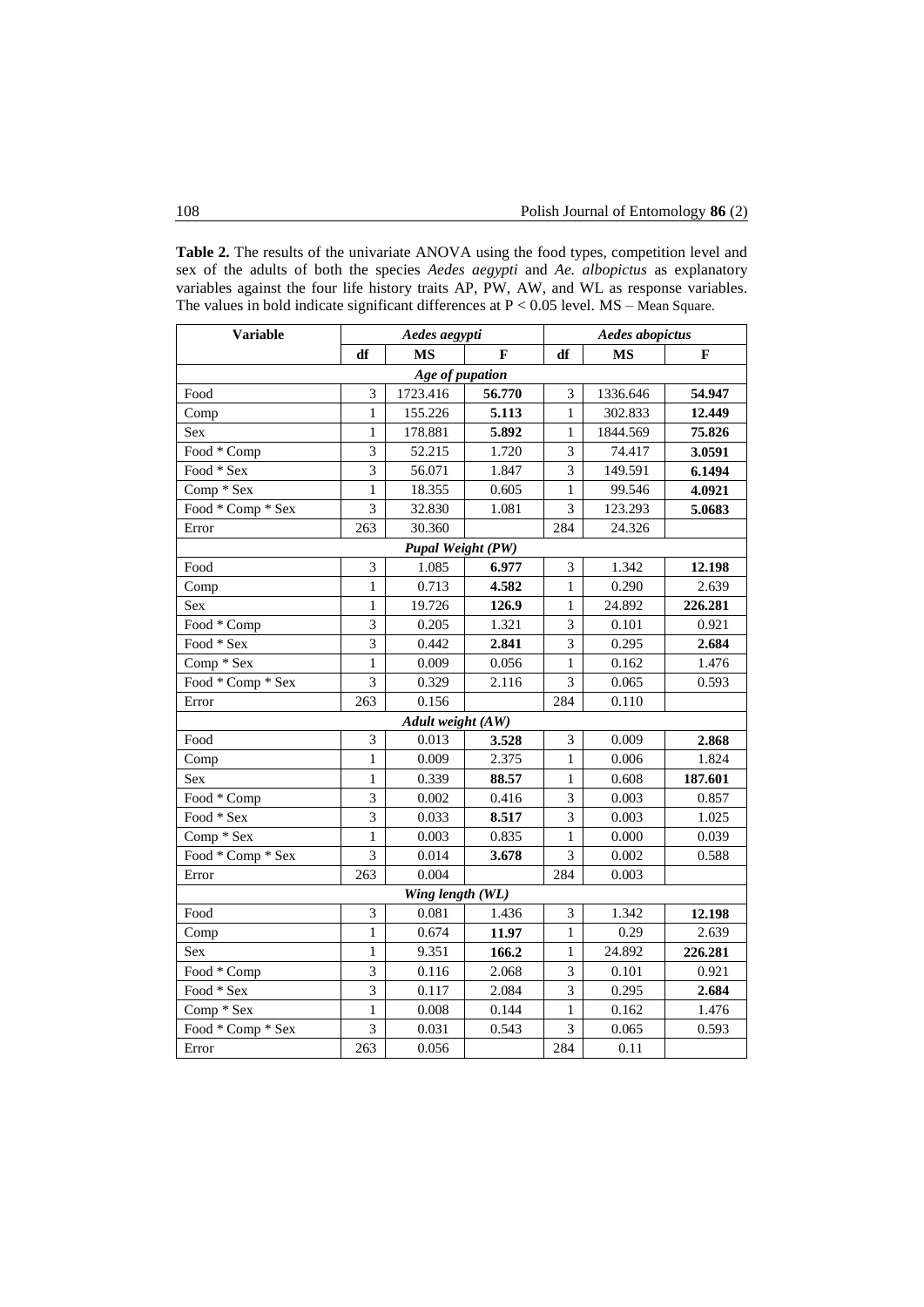

**Fig. 3.** Differences in life history traits between *Aedes aegypti* and *Ae. albopictus* reared together in equal abundance with four different food types (FF – fish food, R – boiled rice, P – boiled pulses, R+P – boiled rice and pulse) provided *ad libitum*. The data were compared using the Kruskal-Wallis test with multiple comparisons following the Steel-Dwass-Critchlow method with Bonferroni correction (A). The results of GLM Mixed model ANOVA using food types and sex of the adults of both *Ae. aegypti* and *Ae. albopictus* as explanatory variables and the differences in the life history traits (AP, PW, AW, WL) of the two species as response variables. The values in bold indicate significant differences at the P< 0.05 level. The values in bold indicate significant differences at the P< 0.05 level (B).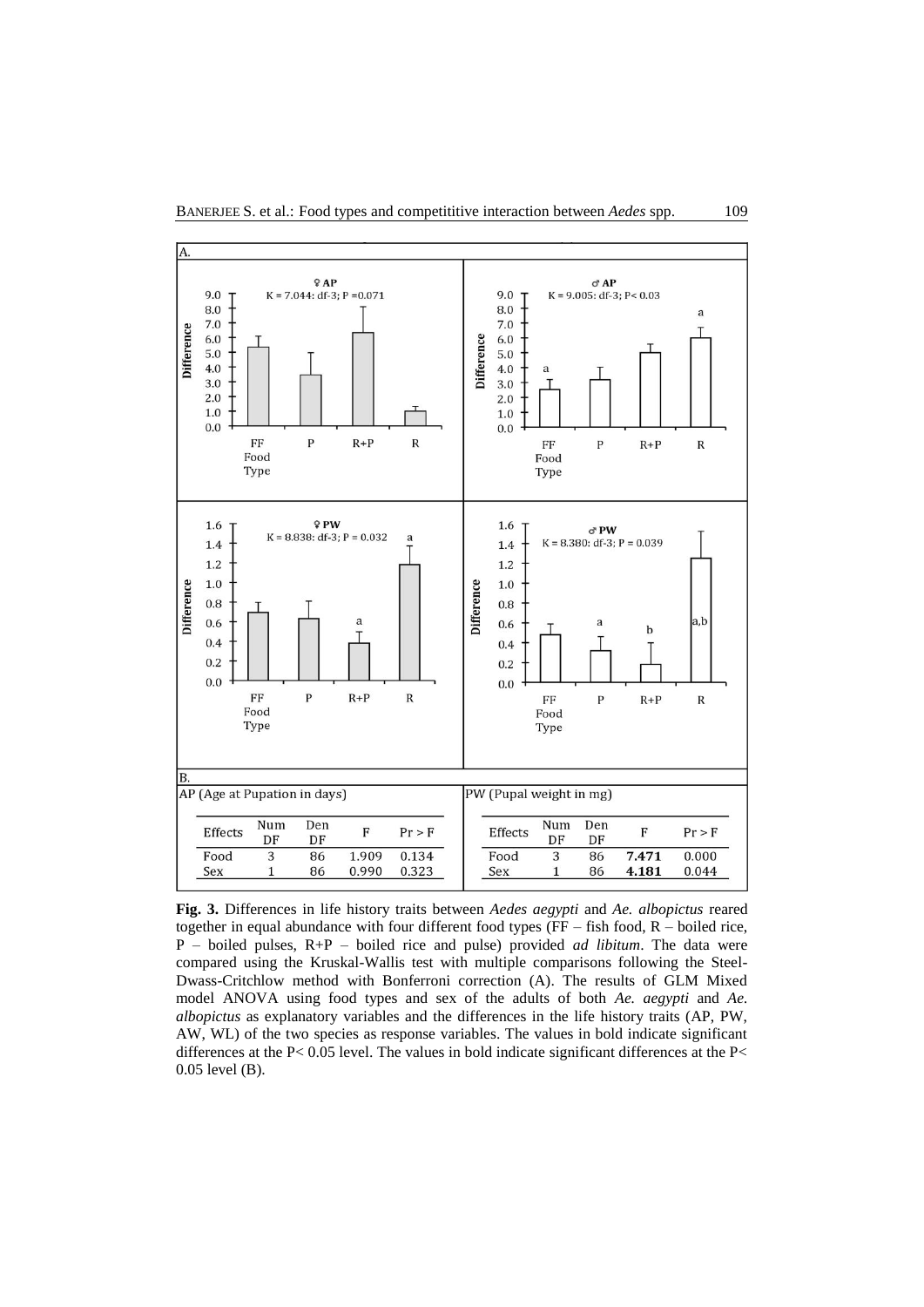

**Fig. 3.** Continued.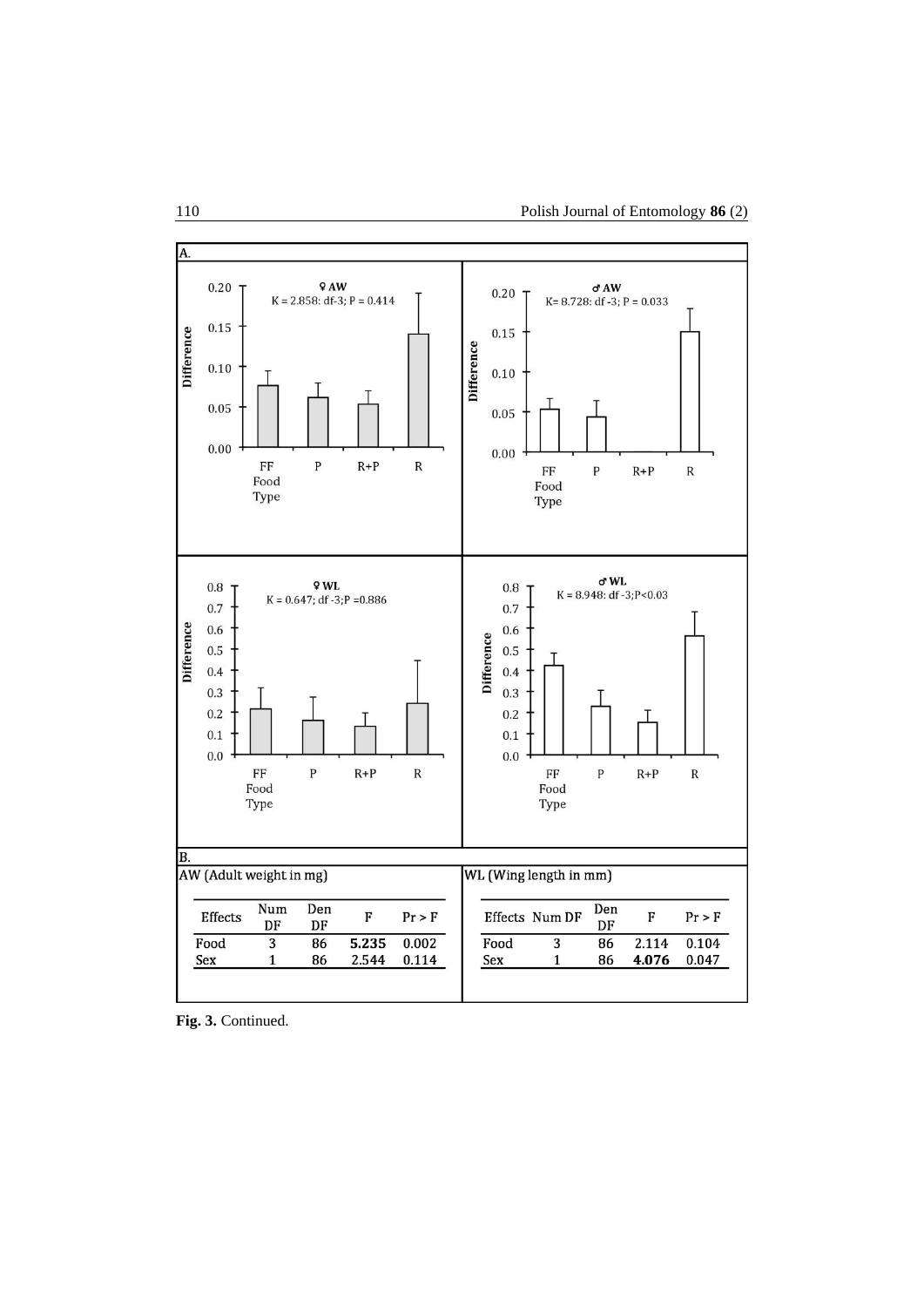sex (Table 2). The life history traits of *Ae. aegypti* and *Ae. albopictus* are compared in Fig. 3. In almost all instances, the values are in favour of *Ae. aegypti*, illustrating the fact that *Ae. albopictus* reached the pupal stage early, with lower pupal weight, adult weight and wing length in both sexes. For the males, the differences in all the life history traits were significant, but for females only the pupal weight was significantly different when the food types were considered as a source of the variations. The result thus indicates that food quality induced differential effects on the two competing mosquitoes *Ae. aegypti* and *Ae. albopictus*, resulting in early emergence but smaller mosquitoes in the latter.

## DISCUSSION

Competitive interactions in the larval stages of *Aedes* mosquitoes influence the morphological and physiological characteristics of the adults (BRIEGEL 1990, GRIMSTAD & WALKER 1991, SUMANOCHITRAPON et al. 1998, BRIEGEL & TIMMERMANN 2001). Since body size and wing length are linked with the longevity and reproductive success of *Aedes*, competitive interactions are significant in shaping the population. Both interspecific and intraspecific competition influence the life history traits of *Ae. aegypti* and *Ae. albopictus* to a considerable extent (AGNEW et al. 2002, JULIANO 2009, 2010) and can thus be considered a vital factor for disease transmission potential (ALTO et al. 2008a, 2008b). The disease transmission potential of dengue vectors is linked with the fitness of the mosquitoes (JULIANO et al. 2014), reflected through body size and various life history traits that are influenced by larval development and the resources acquired during the larval stages. Resource-based competition in *Ae. aegypti* and *Ae. albopictus* arises out of the similarities in their biology and ecology. Both species of *Aedes* mosquitoes breed in artificial containers of different materials and origins (MEDRONHO et al. 2009, BURKE et al. 2010), which are, in many instances linked with household disposables (BANERJEE et al. 2013b, 2015). The development of the larval stages is greatly dependent on the resource content in these containers and can act as a limiting factor during overcrowded conditions. Similar conditions are observed in *Aedes* mosquitoes in other natural larval habitats (BRADSHAW & HOLZAPFEL 1992, CLEMENTS 1992, RENSHAW et al. 1994), which affects larval development and population growth (BROADIE & BRADSHAW 1991, RENSHAW et al. 1994, MUNSTERMANN & CONN 1997, LORD 1998). Such competitive interactions and resultant effects on the prospective viral role have been established by different studies (ALTO et al. 2008a, 2008b, PADMANABHA et al. 2011, MUTURI et al. 2012). Exploration of resourcebased competition and its effect on the life history traits of *Ae. aegypti* and *Ae. albopictus* is thus imperative for a better understanding of their biology.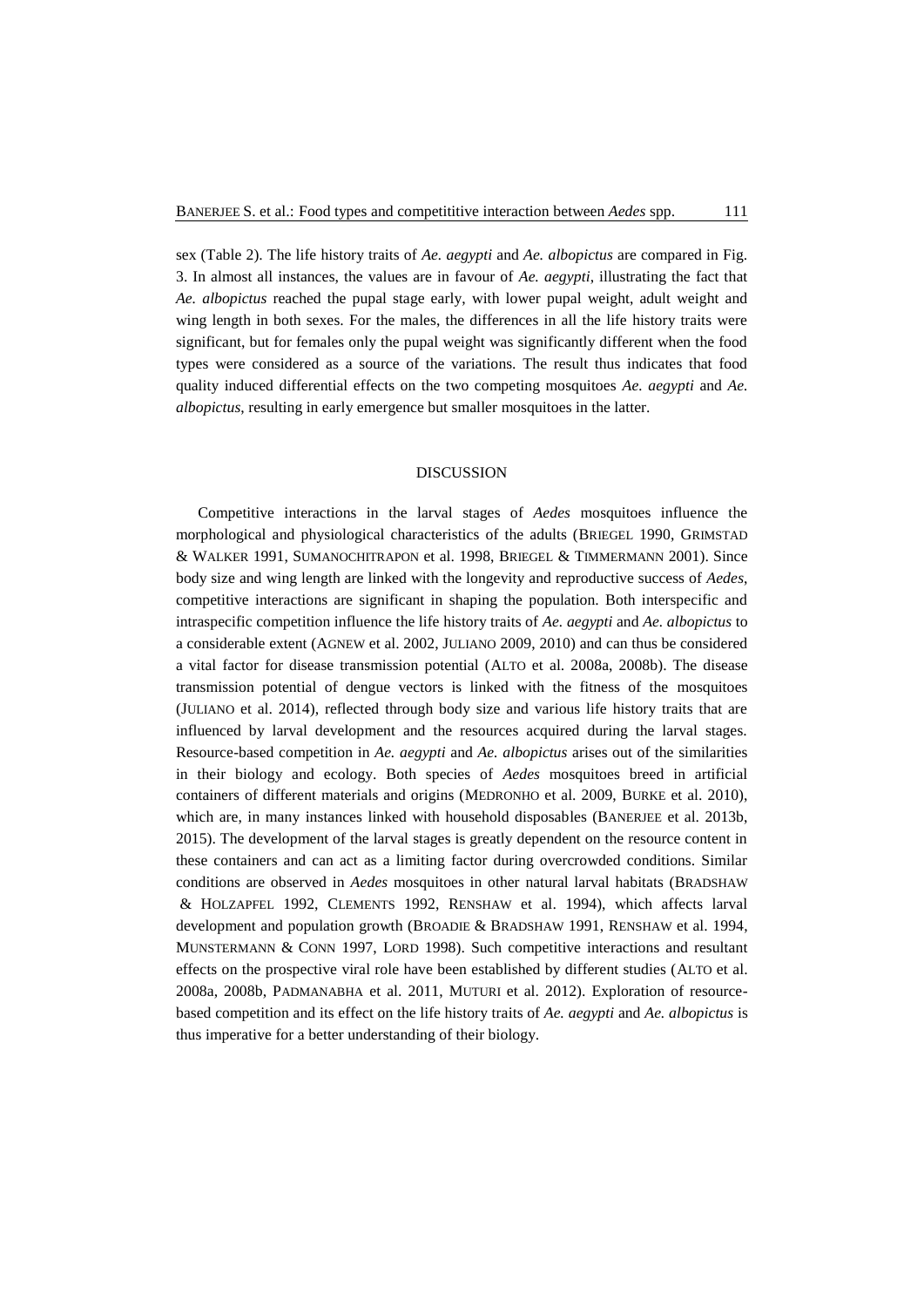In the present study, an assessment was done to correlate resource-dependent competitive interactions and life history traits of *Ae. aegypti* and *Ae. albopictus.* In view of the results obtained it appears that both species are affected by interspecific rather than intraspecific competition with respect to all food levels and both sexes. The pattern of competitive interactions appears to resemble the conditions where the food supplied to the competing larvae was supplemented with additional resources, such as insect carcasses (DAUGHERTY et al. 2000). Inter- and intraspecific competition between *Ochlerolatus caspius* and *Culiseta longiareolata* also showed a similar kind of response when the initial density was varied (TSURIM et al. 2013). In separate studies, the effects of food on this competition resulted in differential responses by the two *Aedes* mosquitoes (AGNEW et al. 2002, YEE et al. 2004). Several studies have been conducted on competitive interactions between *Ae. albopictus* and *Ae. aegypti* with variations in the food substrates (DAUGHERTY et al. 2000, YEE et al. 2007, MURRELL & JULIANO 2008, BARA et al. 2014, COURET et al. 2014). The outcome of the competitive interactions was in favour of *Ae. aegypti* (MOORE & FISHER 1969), or of *Ae. albopictus*, and in a few instances, both species were equal as competitors (BLACK et al. 1989, HO et al. 1989, DAUGHERTY et al. 2000, LOUNIBOS et al. 2002, ALTO et al. 2005, 2008a, MURRELL & JULIANO 2008). On a comparative scale, the outcome of competitive interactions is context-dependent, with the presence of one food type favouring one of the two species (DAUGHERTY et al. 2000, MURRELL & JULIANO 2008). However, variation of the amount of food was used as a factor influencing the outcome of the competition in majority of instances (JULIANO 2009). In the present study, food quality was a factor that influenced the outcome of competition as measured by the life history traits. Although the assessments were conducted using a fixed rearing density of the developing larvae, the results suggest that food type differentially affects the life history traits under conditions of intra- and interspecific competition. For both the *Aedes* species, the outcome of the competitive impact may have consequences in the population build-up and elimination of one species at the cost of the other. However, adult survival and reproductive success is required to substantiate such a proposition, which will have to be assessed in further studies. Nonetheless, the present study has shown that food quality can be a source eliciting differential responses by the mosquitoes under conspecific and heterospecific conditions.

In the context of resource-based interspecific competition, it is apparent from the results that *Ae. albopictus* outcompeted *Ae. aegypti* in terms of larval development time (AP), but pupal weight (PW), adult weight (AW) and wing length (WL) were higher in the latter. As a consequence of the heterospecific interactions between the two species, it seems that *Ae. albopictus* employs a superior strategy in the competition with *Ae. aegypti*. In situations where the two species coexist, *Ae. albopictus* may emerge as the dominant species with a higher relative abundance but smaller body size*,* whereas in *Ae. aegypti* body size may be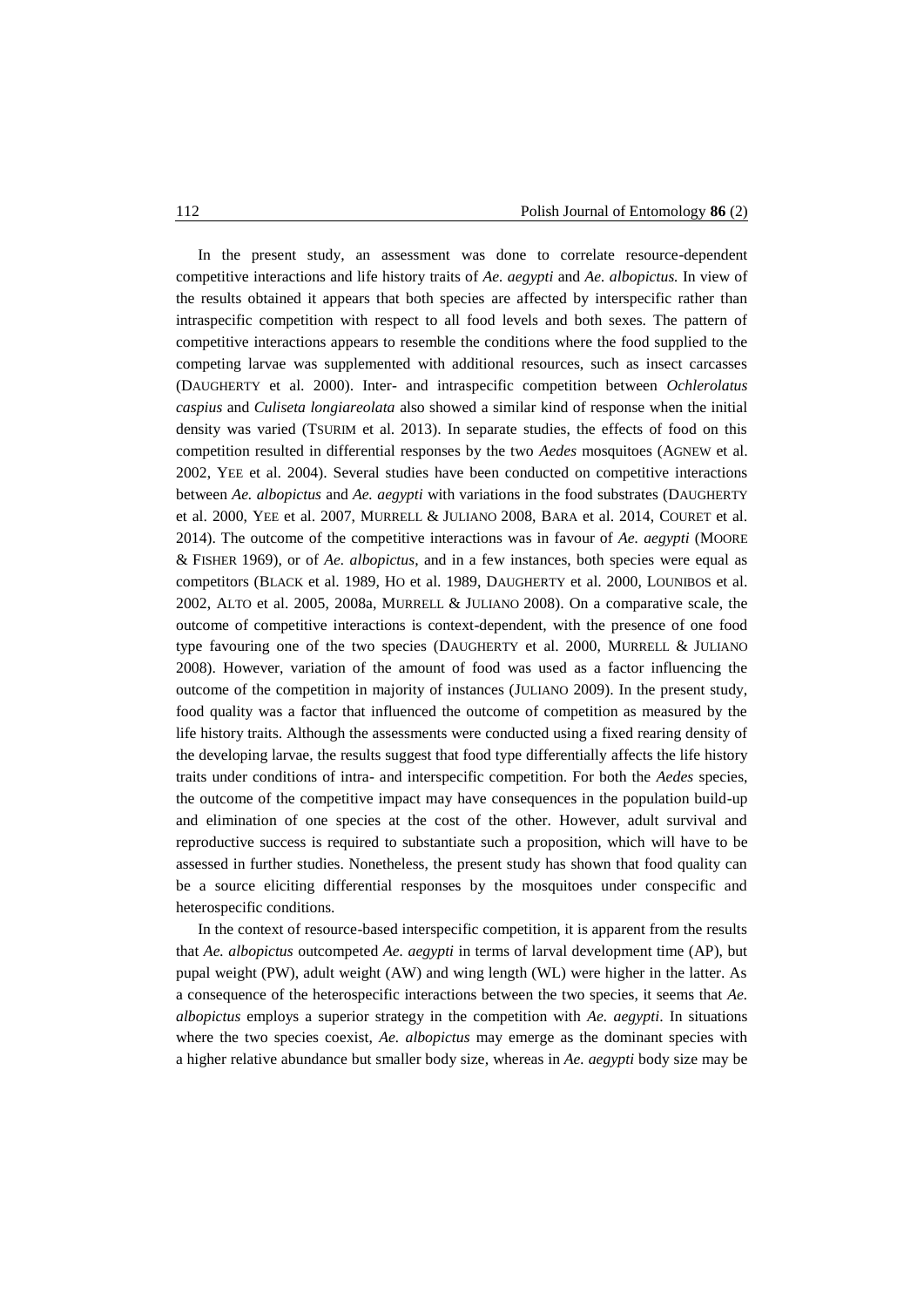larger but the developmental time longer. Body size has an immense effect on vector competence, as demonstrated by studies of *Ae. aegypti* (JULIANO et al. 2014) and *Aedes triseriatus* (PAULSON & HAWLEY 1991). Energy reserves in adult *Aedes* depend on resource acquisition in the larval stages, which may be affected by nutritional deprivation during larval development. Females with larger body sizes are said to have greater energy reserves than smaller ones. After eclosion to the adult stage, females with greater energy reserves can utilize them for survival and flight performance; moreover, a substantial proportion can be used to initiate oogenesis if the energy reserves have a threshold lipid content (BRIEGEL & HӦRLER 1993). But smaller females, having lower energy reserves, require blood meals for their survival at a very early part of the adult stage; as a result, multiple feeding in the early days of the adult stage enhance their potential for disease transmission (TAKKEN et al. 1998). The consequence of interspecific competition between the two species may therefore have different effects in the adults and thus roles in disease transmission. It appears that the strategies of the two species are different under conditions of interspecific competition. For *Ae. albopictus*, the early development but smaller size may facilitate the faster completion of the life cycle and thus chances to dominate, whereas *Ae. aegypti* may develop late but attain a comparatively larger size, thereby posing a greater risk of disease transmission owing to the ability to host a higher number of pathogens. Although transmission is inevitable in both cases, the role of the species may vary depending on the competitive interactions they are involved in.

### ACKNOWLEDGEMENTS

We are grateful to the two reviewers for their comments that enabled us to improve the manuscript to its present form. We also thank Dr Paweł BUCZYŃSKI, Editor, for his kind encouragement and support in revising the manuscript to its present form. The authors gratefully acknowledge the Head of the Department of Zoology, University of Calcutta, Kolkata, India, for the facilities provided, including infrastructure under DST-FIST, Government of India. The first author SB acknowledges the financial support of DST, GoI, under DST-INSPIRE fellowship in pursuing this research work (sanction number: DST/INSPIRE Fellowship/2013/645, dated 17.12.13).

## **REFERENCES**

ADDINSOFT SARL 2010. XLSTAT software, Version 10.0. Paris, France.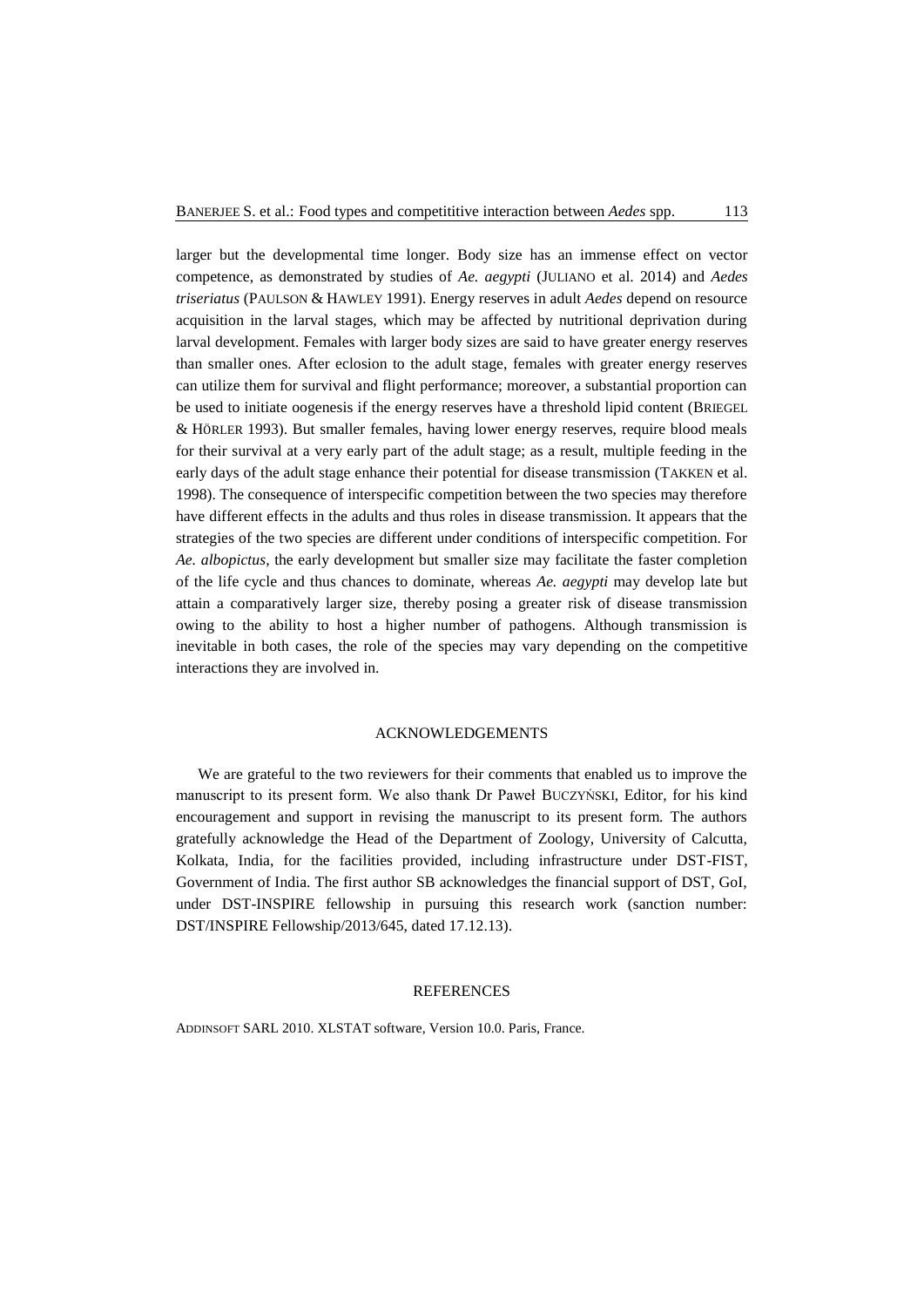- AGNEW P., HAUSSY C., MICHALAKIs Y. 2000. Effects of density and larval competition on selected life history traits of *Culex pipiens quinquefasciatus* (Diptera: Culicidae). Journal of Medical Entomology **37**(5): 732–755.
- AGNEW P., HIDE M., SIDOBRE C., MICHALAKIS Y. 2002. A minimalist approach to the effects of density dependent competition on insect life history traits. Ecological Entomology **27**(4): 396–402.
- ALTO B.W., BETTINARDI D.J., ORTIZ S. 2015. Interspecific larval competition differentially impacts adult survival in dengue vectors. Journal of Medical Entomology **52**(2): 163–170
- ALTO B.W., LOUNIBOS L.P., MORES C.N., REISKIND M.H. 2008a. Larval competition alters susceptibility of adult *Aedes* mosquitoes to dengue infection. Proceedings of the Royal Society B **275**(1633): 463–471.
- ALTO B.W., REISKIND M.H., LOUNIBOS L.P. 2008b. Size alters susceptibility of vectors to dengue virus infection and dissemination. The American Journal of Tropical Medicine and Hygiene **79**(5): 688–695.
- AMBRUSTER P., HUTCHINSON R.A. 2002. Pupal mass and wing length as indicators of fecundity in *Aedes albopictus* and *Aedes geniculatus* (Diptera: Culicidae). Journal of Medical Entomology **39**(4): 699–704.
- ARRIVILLAGA J., BARRERA R. 2004. Food as a limiting factor for *Aedes aegypti* in water-storage containers. Journal of Vector Ecology **29**(1): 11–20.
- BANERJEE S., ADITYA G., SAHA G.K. 2013a. Pupal productivity of dengue vectors in Kolkata, India: implications for vector management. Indian Journal of Medical Research **137**(3): 549–559.
- BANERJEE S., ADITYA G., SAHA G.K. 2013b. Household disposables as breeding habitats of dengue vectors: linking wastes and public health. Waste Management **33**(1): 233–239.
- BANERJEE S., ADITYA G., SAHA G.K. 2015a. Household wastes as larval habitats of dengue vectors: comparison between urban and rural areas of Kolkata, India. PLoS ONE **10**(10): e0138082.
- BANERJEE S., MOHAN S., SAHA N., MOHANTY S.P., SAHA G.K., ADITYA G. 2015b. Pupal productivity & nutrient reserves of *Aedes* mosquitoes breeding in sewage drains & other habitats of Kolkata, India: implications for habitat expansion & vector management. Indian Journal of Medical Research **142**(Supl. 1): 87–94.
- BARA J., RAPTI Z., CÁCERES C.E., MUTURI E.J. 2014. Effect of larval competition on extrinsic incubation period and vectorial capacity of *Aedes albopictus* for dengue virus. PLoS ONE **10**(5): e0126703.
- BARRERA R. 1996. Competition and resistance to starvation in larvae of container-inhabiting *Aedes* mosquitoes. Ecological Entomology **21**(2): 117–127.
- BÉDHOMME S., AGNEW P., SIDOBRE C., MICHALAKIS Y. 2005. Pollution by conspecifics as a component of intraspecific competition among *Aedes aegypti* larvae. Ecological Entomology **30**(1): 1–7.
- BLACK W.C. IV, RAI K.S., TURCO B.J., ARROYO D.C. 1989. Laboratory study of competition between United States strains of *Aedes albopictus* and *Aedes aegypti* (Diptera: Culicidae). Journal of Medical Entomology **26**(4): 260–271.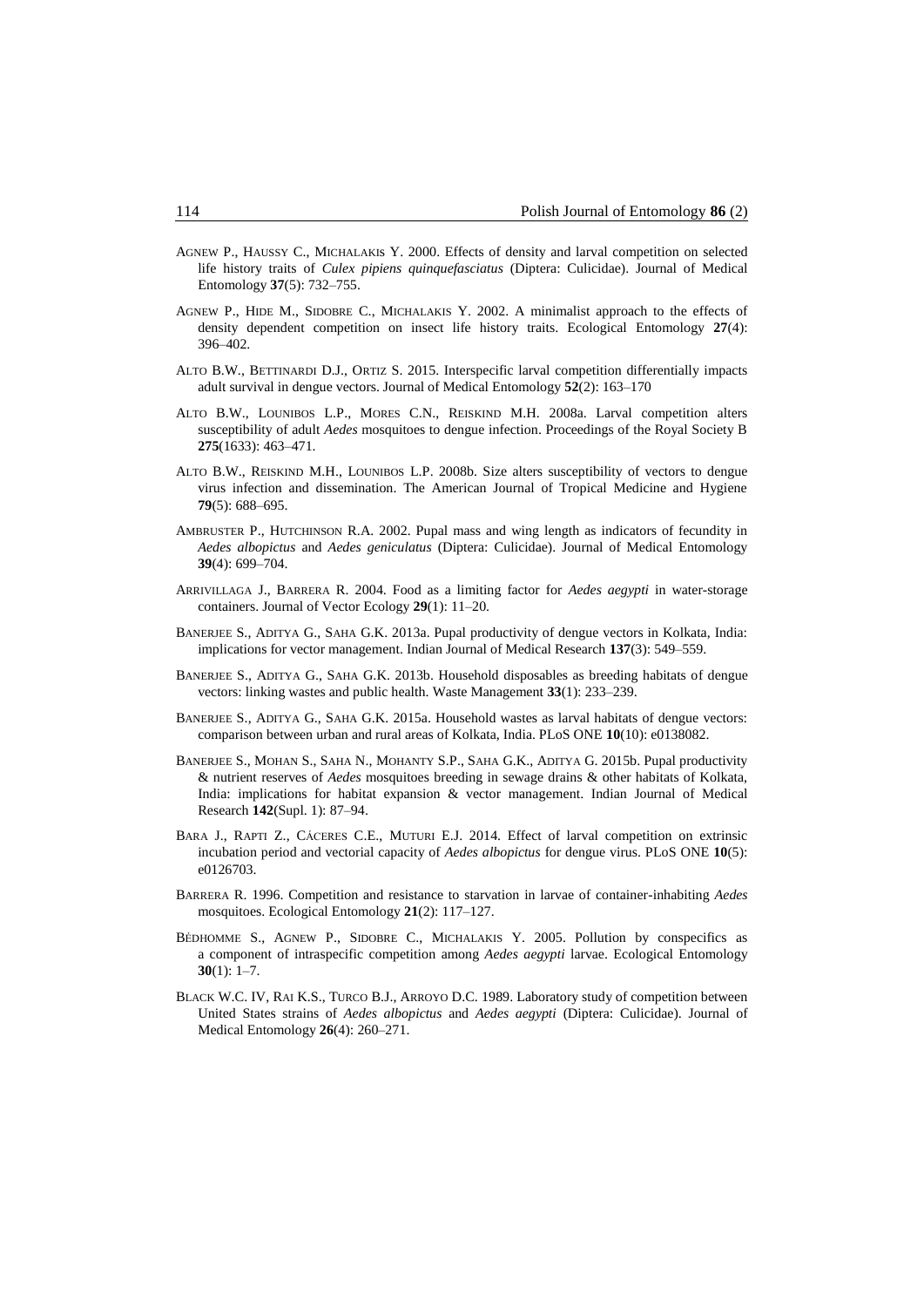- BRADSHAW W.E., HOLZAPFEL C.M. 1992. Reproductive consequences of density-dependent size variations in the pitcher plant mosquito, *Wyeomyia smithii* (Diptera: Culicidae). Annals of Entomological Society of America **85**: 274–281.
- BRAKS M.A.H., HONÓRIO N.A., LOUNIBOS L.P., LOURENÇO-DE-OLIVEIRA R., JULIANO S.A. 2004. Interspecific competition between two invasive species of container mosquitoes, *Aedes aegypti* and *Aedes albopictus* (Diptera: Culicidae), in Brazil. Annals of Entomological Society of America **97**(1): 130–139.
- BRIEGEL H. 1990. Metabolic relationship between female body size, reserves, and fecundity in *Aedes aegypti*. Journal of Insect Physiology **36**(3): 165–172.
- BRIEGEL H., HӦRLER E. 1993. Multiple blood meals as a reproductive strategy in *Anopheles* (Diptera: Culicidae). Journal of Medical Entomology **30**(6): 975–985.
- BRIEGEL H., TIMMERMANN S.E. 2001. *Aedes albopictus* (Diptera: Culicidae): physiological aspects of development and reproduction. Journal of Medical Entomology **38**(4): 566–571.
- BROADIE K.S., BRADSHAW W.E. 1991. Mechanisms of interference competition in the Western treehole mosquito, *Aedes sierrensis.* Ecological Entomology **16**(2): 145–154.
- BURKE R., BARRERA R., LEWIS M., KLUCHINSKY T., CLABORN D. 2010. Septic tanks as larval habitats for the mosquitoes *Aedes aegypti* and *Culex quinquefasciatus* in Playa-Playita, Puerto Rico. Medical and Veterinary Entomology **24**(2): 117–123.
- CLEMENTS A.N. 1992. The biology of mosquitoes: development, nutrition and reproduction. Chapman & Hall, London.
- COURET J., DOTSON E., BENEDICT M.Q. 2014. Temperature, larval diet, and density effects on development rate and survival of *Aedes aegypti* (Diptera: Culicidae). PLoS ONE **9**(2): e87468.
- DAUGHERTY M.P., ALTO B.W., JULIANO S.A. 2000. Invertebrate carcasses as a resource for competing *Aedes albopictus* and *Aedes aegypti* (Diptera: Culicidae). Journal of Medical Entomology **37**(3): 364–372.
- EWING D.A., COBBOLD C.A., PURSE B.V., NUNN M.A., WHITE S.M. 2016. Modelling the effect of temperature on the seasonal population dynamics of temperate mosquitoes. Journal of Theoretical Biology **400**(7): 65–79.
- GAVOTTE L., MERCER D.R., VANDYKE R., MAINS J.W., DOBSON S.L. 2009. *Wolbachia* infection and resource competition effects on immature *Aedes albopictus* (Diptera: Culicidae). Journal of Medical Entomology **46**(3): 451–459.
- GILLES J.R.L., LEES R.S., SOLIBAN S.M., BENEDICT M.Q. 2011. Density-dependent effects in experimental larval populations of *Anopheles arabiensis* (Diptera: Culicidae) can be negative, neutral, or overcompensatory depending on density and diet levels. Journal of Medical Entomology **48**(2): 296–304.
- GRIMSTAD P.R., WALKER E.D. 1991. *Aedes triseriatus* (Diptera: Culicidae) and La Crosse virus. IV. Nutritional deprivation of larvae affects the adult barriers to infection and transmission. Journal of Medical Entomology **28**(3): 378–386.
- HO B.C., EWERT A., CHEW L. 1989. Interspecific competition among *Aedes aegypti*, *Ae. albopictus*, and *Ae. triseriatus* (Diptera: Culicidae): larval development in mixed cultures. Journal of Medical Entomology **26**(6): 615–23.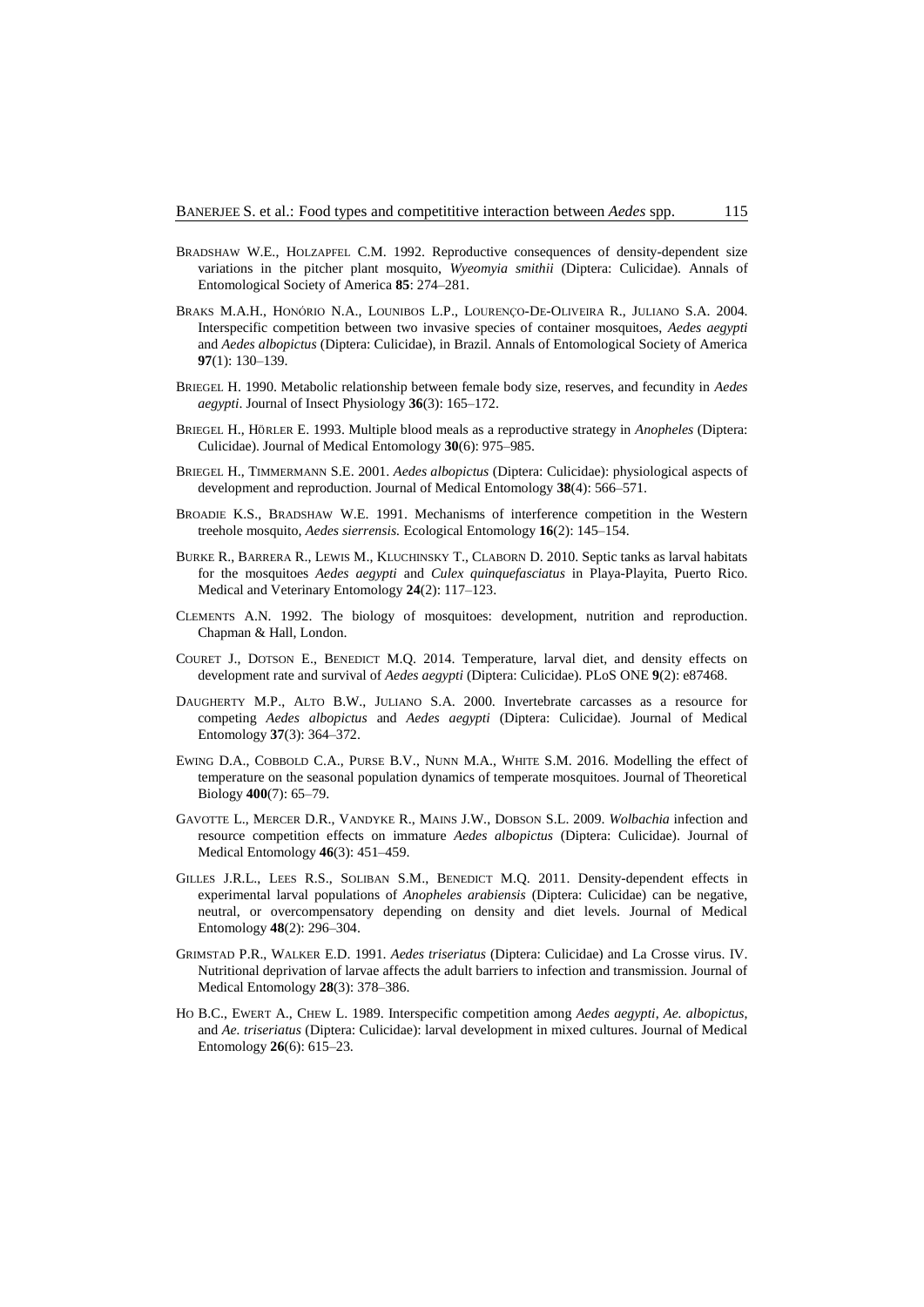- JULIANO S.A. 1998. Species introduction and replacement among mosquitoes: interspecific resource competition or apparent competition? Ecology **79**(1): 255–268.
- JULIANO S.A. 2009. Species interactions among larval mosquitoes: context dependence across habitat gradients. Annual Review of Entomology **54**: 37–56.
- JULIANO S.A. 2010. Coexistence, exclusion, or neutrality? A meta-analysis of competition between *Aedes albopictus* and resident mosquitoes. Israel Journal of Ecology and Evolution **56**(3-4): 1–26.
- JULIANO S.A., LOUNIBOS L.P., O'MEARA G.F. 2004. A field test for competitive effects of *Aedes albopictus* on *Aedes aegypti* in South Florida: differences between sites of coexistence and exclusion? Oecologia **139**(4): 583–593.
- JULIANO S.A., O'MEARA G.F., MORRILL J.R., CUTWA M.M. 2002. Desiccation and thermal tolerance of eggs and the coexistence of competing mosquitoes. Oecologia **130**(3) 458–469.
- JULIANO S.A., RIBEIRO G.S., MACIEL-DE-FREITAS R., CASTRO M.G., CODEÇO C., LOURENÇO-DE-OLIVEIRA R., LOUNIBOS LP. 2014. She's a femme fatale: low-density larval development produces good disease vectors. Memórias Do Instituto Oswaldo Cruz Rio de Janeiro **109**(8): 1070–1077.
- KAMGANG B., HAPPI J.Y., BOISIER P., NJIOKOU F., HERVÉ J.P., SIMARD F., PAUPY C. 2010. Geographic and ecological distribution of dengue and chikungunya virus vectors, *Aedes aegypti* and *Aedes albopictus*, in urban environments of Cameroon (Central Africa). Medical and Veterinary Entomology **24**(2): 132–141.
- KIRBY M.J., LINDSAY S.W. 2009. Effect of temperature and inter-specific competition on the development and survival of *Anopheles gambiae* sensu stricto and *An. arabiensis* larvae. Acta Tropica **109**(2): 118–123.
- LEGROS M., LLOYD A.L., HUANG Y., GOULD F. 2009. Density-dependent intraspecific competition in the larval stage of *Aedes aegypti* (Diptera: Culicidae): revisiting the current paradigm. Journal of Medical Entomology **46**(3): 409–419.
- LORD C.C. 1998. Density dependence in larvae of *Aedes albopictus* (Diptera: Culicidae). Journal of Medical Entomology **35**(5): 825–829.
- LOUNIBOS L.P., SUÁREZ S., MENÉNDEZ Z., NISHIMURA N., ESCHER R.L., O'CONNELL S.M., REY J.R. 2002. Does temperature affect the outcome of larval competition between *Aedes aegypti* and *Aedes albopictus*? Journal of Vector Ecology **27**(1): 86–95.
- MEDRONHO R.A., MACRINI L., NOVELLINO D.M., LAGROTTA M.T.F., CÂMARA V.M., PEDREIRA C.E. 2009. *Aedes aegypti* immature forms distribution according to type of breeding site. The American Journal of Tropical Medicine and Hygiene **80**(3): 401–404.
- MERRITT R.W., DADD R.H., WALKER E.D. 1992. Feeding behavior, natural food, and nutritional relationships of larval mosquitoes. Annual Review of Entomology **37**: 349–376.
- MOHAN S., BANERJEE S., MOHANTY S.P., SAHA G.K., ADITYA G. 2014. Assessment of pupal productivity of *Aedes* and co-occurring mosquitoes in Kolkata, India. Southeast Asian Journal of Tropical Medicine and Public Health **45**(6): 1279–1291.
- MOORE C.G., FISHER B.R. 1969. Competition in mosquitoes. Density and species ratio effects on growth, mortality, fecundity, and production of growth retardant. Annals of the Entomological Society of America **62**(6): 1325–1331.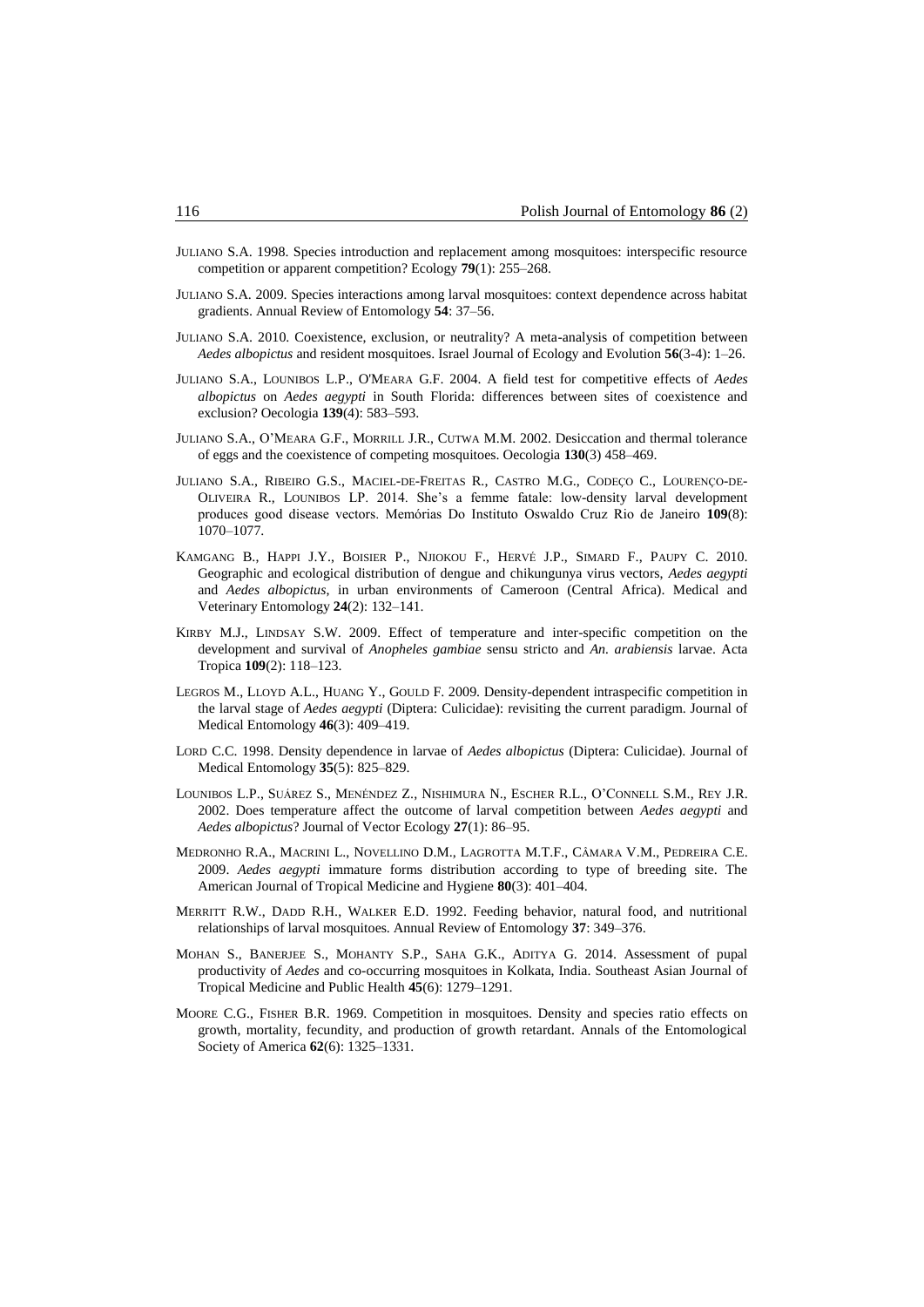- MUNSTERMANN L.E., CONN J.E. 1997. Systematics of mosquito disease vectors (Diptera, Culicidae): Impact of molecular biology and cladistic analysis. Annual Review of Entomology **42**: 351–369.
- MURRELL E.G., JULIANO S.A. 2008. Detritus type alters the outcome of interspecific competition between *Aedes aegypti* and *Aedes albopictus* (Diptera: Culicidae). Journal of Medical Entomology **45**(3): 375–383.
- MUTURI E.J., BLACKSHEAR M. Jr., MONTGOMERY A. 2012. Temperature and density-dependent effects of larval environment on *Aedes aegypti* competence for an alphavirus. Journal of Vector Ecology **37**(1): 154–161.
- O'MEARA G.F., EVANS L.F., GETTMAN A.D., CUDA J.P. 1995. Spread of *Aedes albopictus* and decline of *Aedes aegypti* (Diptera: Culicidae) in Florida. Journal of Medical Entomology **32**(4): 554–562.
- PADMANABHA H., BOLKER B., LORD C.C., RUBIO C., LOUNIBOS L.P. 2011. Food availability alters the effects of larval temperature on *Aedes aegypti* growth. Journal of Medical Entomology **48**(5): 974–984.
- PAULSON S.L., HAWLEY W.A.1991. Effect of body size on the vector competence of field and laboratory population of *Aedes triseriatus* for La Crosse virus. Journal of American Mosquito Control Association **7**(2): 170–175.
- REISKIND M.H., LOUNIBOS L.P. 2009. Effects of intraspecific larval competition on adult longevity in the mosquitoes *Aedes aegypti* and *Aedes albopictus*. Medical and Veterinary Entomology **23**(1): 62–68.
- RENSHAW M., SERVICE M.W., BIRLEY M.H. 1994. Size variation and reproductive success in the mosquito *Aedes cantans*. Medical and Veterinary Entomology **8**(2): 179–186.
- REY J.R., NISHIMURA N., WAGNER B., BRAKS M.A.H., O'CONNELL S.M., LOUNIBOS L.P. 2006. Habitat segregation of mosquito arbovirus vectors in south Florida. Journal of Medical Entomology **43**(6):1134–1141.
- SUMANOCHITRAPON W., STRICKMAN D., SITHIPRASASNA R., KITTAYAPONG P., INNIS B.L. 1998. Effect of size and geographic origin of *Aedes aegypti* on oral infection with dengue-2 virus. American Journal of Tropical Medicine and Hygiene **58**(3): 283–286.
- TAKKEN W., KLOWDEN M.J., CHAMBERS G.M. 1998. Effect of body size on host seeking and blood meal utilization in *Anopheles gambiae* sensu stricto (Diptera: Culicidae) the disadvantage of being small. Journal of Medical Entomology **35**(5): 639–445.
- TSURIM I., SILBERBUSH A., OVADIA O., BLAUSTEIN L., MARGALITH Y. 2013. Inter- and intra-specific density-dependent effects on life history and development strategies of larval mosquitoes. PLoS ONE **8**(3): e57875.
- VEZZANI D., SCHWEIGMANN N., 2002. Suitability of containers from different sources as breeding sites of *Aedes aegypti* (L.) in a cemetery of Buenos Aires city, Argentina. Memórias do Instituto Oswaldo Cruz **97**(6): 789–792.
- WALKER E.D., O'MEARA G.F., MORGAN W.T. 1996. Bacterial abundance in larval habitats of *Aedes albopictus* (Diptera: Culicidae) in a Florida cemetery. Journal of Vector Ecology **21**(2): 173–177.
- WESTBROOK C.J., REISKIND M.H., PESKO K.N., GREENE K.E., LOUNIBOS L.P. 2010. Larval environmental temperature and the susceptibility of *Aedes albopictus* Skuse (Diptera: Culicidae) to Chikungunya virus. Vector Borne and Zoonotic Disease **10**(3): 241–247.